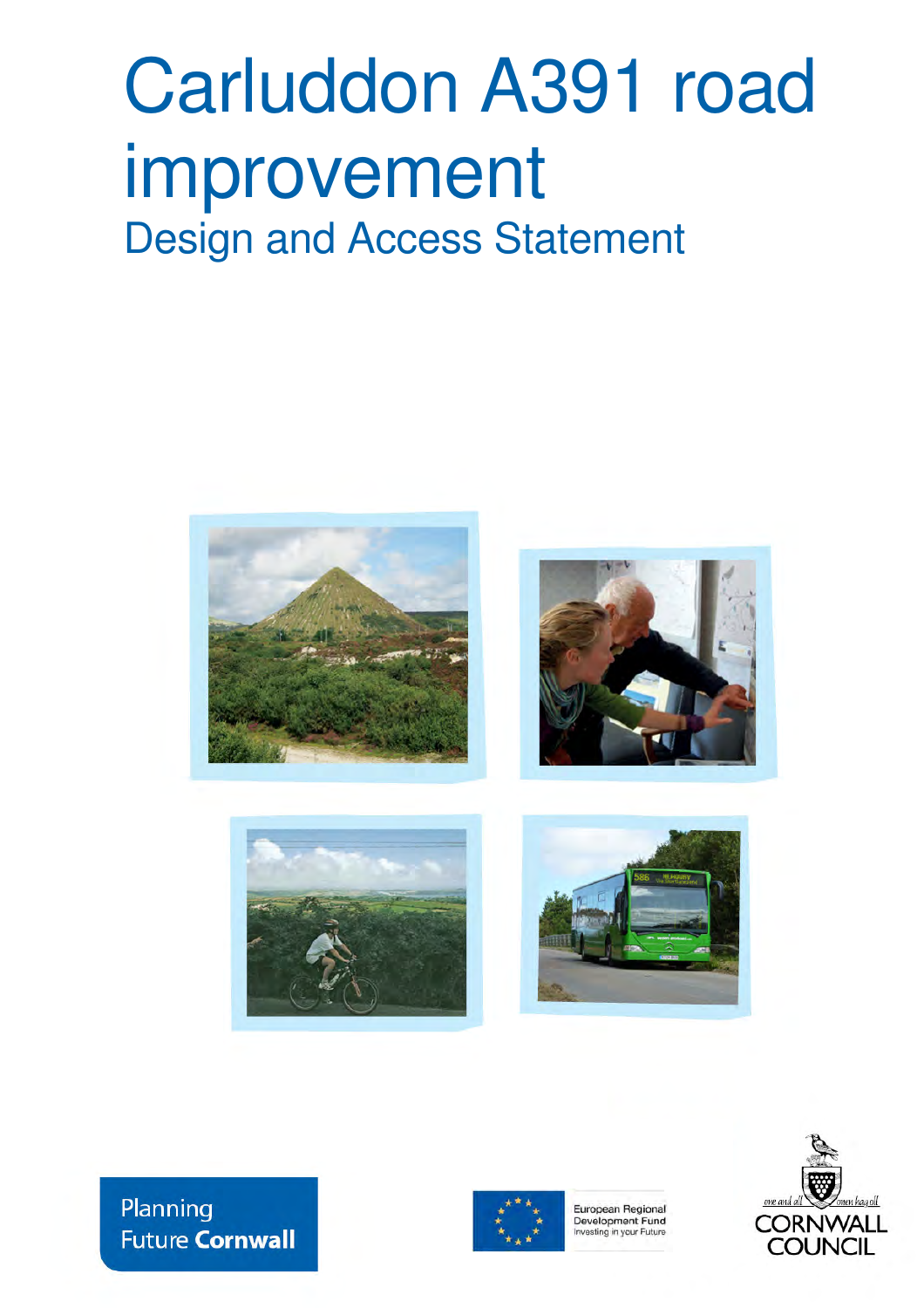# Carluddon A391 road improvement

Design & Access Statement

| 1.0 Purpose of the Design & Access Statement<br>1.1 Introduction to the Carluddon A391 road improvement<br>1.2 The Location                                                                                                                                 | 3<br>3<br>4                                                    |
|-------------------------------------------------------------------------------------------------------------------------------------------------------------------------------------------------------------------------------------------------------------|----------------------------------------------------------------|
| 2.0 Assessment<br>2.1 Physical Context<br>2.2 Social Context<br>2.3 Economic Context<br>2.4 Planning Policy                                                                                                                                                 | 6<br>6<br>$\boldsymbol{6}$<br>$\bf 8$<br>9                     |
| 3.0 Involvement<br>3.1 Consultation Events<br>3.2 Cornwall Design Review Panel                                                                                                                                                                              | 11<br>11<br>11                                                 |
| <b>4.0 Evaluation</b><br>4.1 Evolution of the design<br>4.2 Design decisions<br>4.2.1 Design at-grade<br>4.2.2 Design options for bridges<br>4.2.3 Design for bus priority<br>4.2.4 Design footpaths to connect<br>4.2.5 Design with the existing landscape | 13<br>13<br>14<br>14<br>15<br>15<br>15<br>16                   |
| 5.0 Design<br>5.1 Function<br>5.2 Proposed Great Treverbyn Roundabout<br>5.3 Carluddon Bridge<br>5.4 Scredda Bridge<br>5.5 Cyclepaths and Footways<br>5.6 Materials<br>5.7 Lighting<br>5.8 Drainage<br>5.9 Landscape Treatment<br>5.10 Bus Stops            | 17<br>17<br>20<br>20<br>20<br>21<br>21<br>21<br>22<br>22<br>22 |
| 6.0 Access<br>6.1 Policy<br>6.2 Involvement<br>6.3 Disability Cornwall Focus Group<br>6.4 Construction<br>6.5 Operation                                                                                                                                     | 23<br>23<br>24<br>24<br>25<br>25                               |

#### Figures

Location Plan identifying opportunities and barriers Proposed speed limits Cross sections of the proposed road improvement

This Design & Access Statement has been prepared having regard for best practice and guidance as set out by the Commission of Architecture and the Built Environment (CABE). Design & Access Statements, how to write read and use them (2006) provides CABE's interpretation of Government policy at the time and remains as the best practice guide in this area.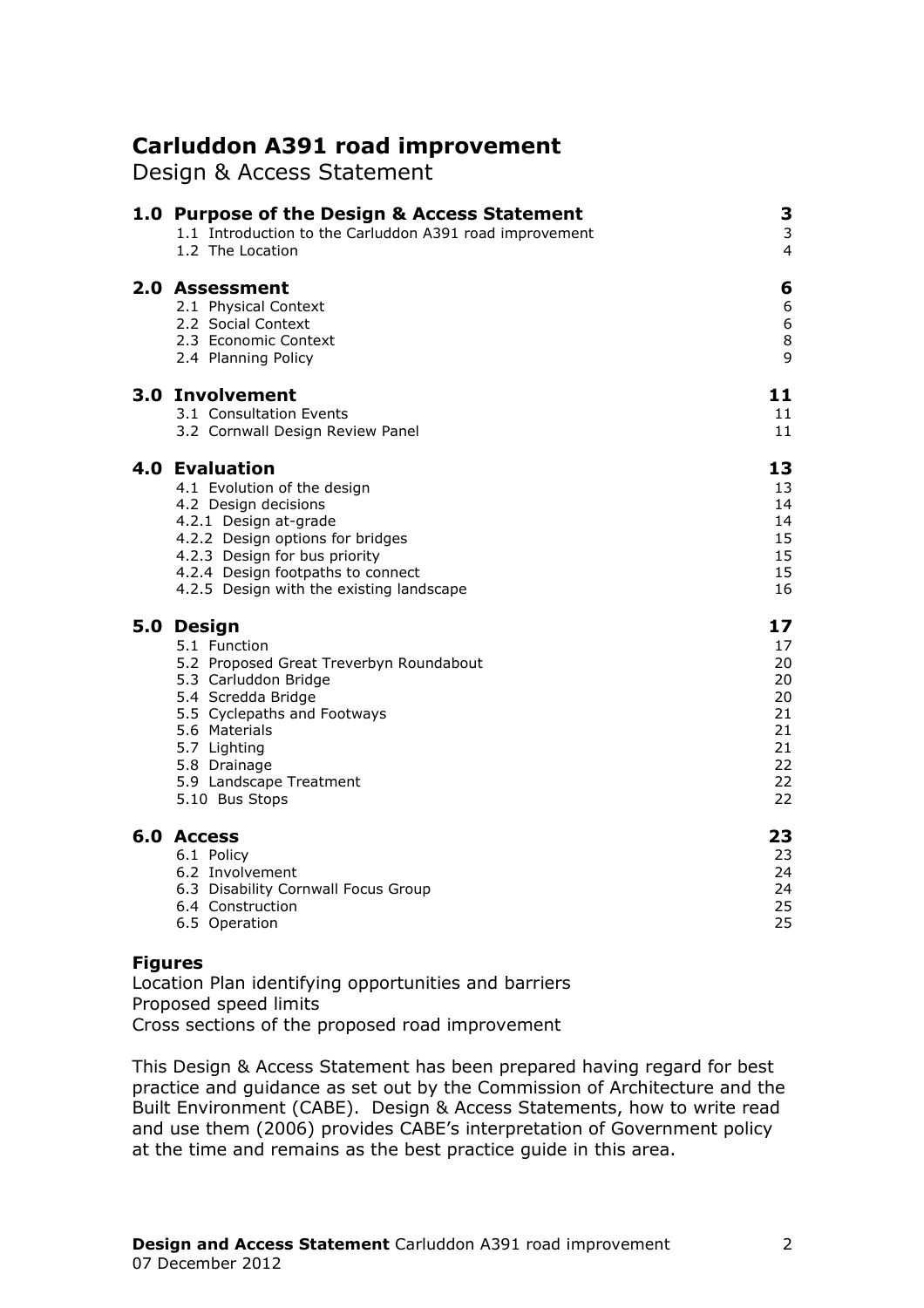# 1.0 Purpose of the Design & Access Statement

The aim of this Design and Access Statement is to present the design thinking behind the Carluddon A391 road improvement. This Statement has been prepared to support the planning application and should be read in conjunction with the Planning Statement, Statement of Community Involvement, and Environmental Statement for the project. Plans, photo montages and descriptive material should also be referred to. The objectives of the Design and Access Statement are:

- To explain the design of the A391 road improvement
- To detail how the design process evolved
- To describe the A391 route and how it responds to the local features, road layout and public transport
- To detail how everyone can move through the design on equal terms regardless of age, disability, ethnicity or social grouping.

#### 1.1 Introduction to the Carluddon A391 road improvement

The Carluddon A391 road improvement is a 1.6km section of the primary route for traffic between St Austell and the A30 trunk road and is therefore an important link to the rest of Cornwall and beyond.

The A391 was estimated to have, in 2010, an Annual Average Daily Traffic (ADDT) of approximately 9,500 vehicles two ways, including heavy vehicles.

Several years ago the A391 between its junction with the A390 and Scredda was rerouted, providing a reasonable standard of single carriageway road, which is locally known as the North East Distributor Road.

Between Scredda and Carluddon however, although the A391 has a reasonable horizontal alignment, it is narrow and apart from the southern end has few verges, no footways and is bordered generally by Cornish hedges. There are numerous accesses to private properties some with very poor visibility. There is one house with the end wall immediately adjoining the carriageway.

The Carluddon A391 road improvement aims to:

- To improve traffic management in the area, improving highway safety and public transport infrastructure;
- Create more consistent journey times between St Austell and the A30;
- Improve walking and cycling links between Penwithick and St Austell and access to the Clay Trails;
- Unlock the identified West Carclaze and Baal Eco-community site;
- To bring about economic investment to the area through improved infrastructure enabling the proposed technology park;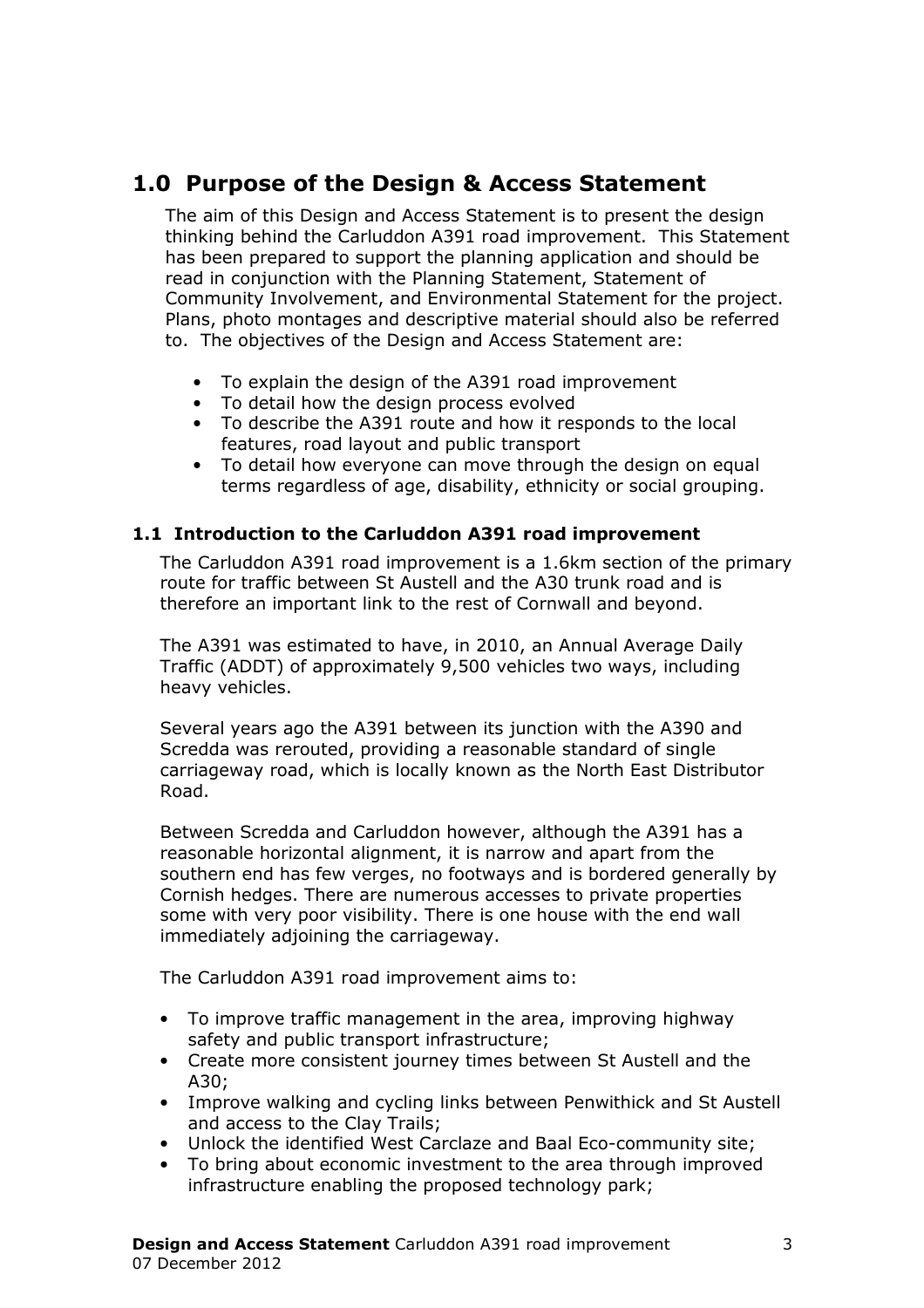• Provide infrastructure in advance of growth to the area.

#### 1.2 The Location

The Carluddon A391 road improvement is located 3.8 km north of St Austell Town Centre and is within the Parish of Treverbyn which is part of the China Clay Area. The A391 road improvement re-positions a 1.6 km section of the A391, moving it west of Carluddon and east of the Great Treverbyn Sky Tip.

Refer to the following Location Plan identifying the main settlements in the locality, key landscape features, opportunities and barriers.

The land to which the planning application is made is partly in the ownership of Imerys and partly in the ownership of Cornwall Council.

The area of land that is in Imerys ownership forms part of the Penhale Minerals Operational Area. Refer to the Planning Statement for the plan that identifies the extent of the mineral operational area.

The proposed Carluddon A391 improved route would be bounded on the east by fields and properties including Rose Cottage, South Carluddon Farm, and Carluddon Farm. Land adjoining the improved route includes fields of improved grassland pasture used for grazing livestock.

The existing A391 route provides access to existing properties in Carluddon, and connection to the north east distributor road connecting to the A390 east of St Austell.

There are three (3) bus stops along the existing alignment of the A391 connecting the residents of Carluddon to the St Austell to Bodmin bus services.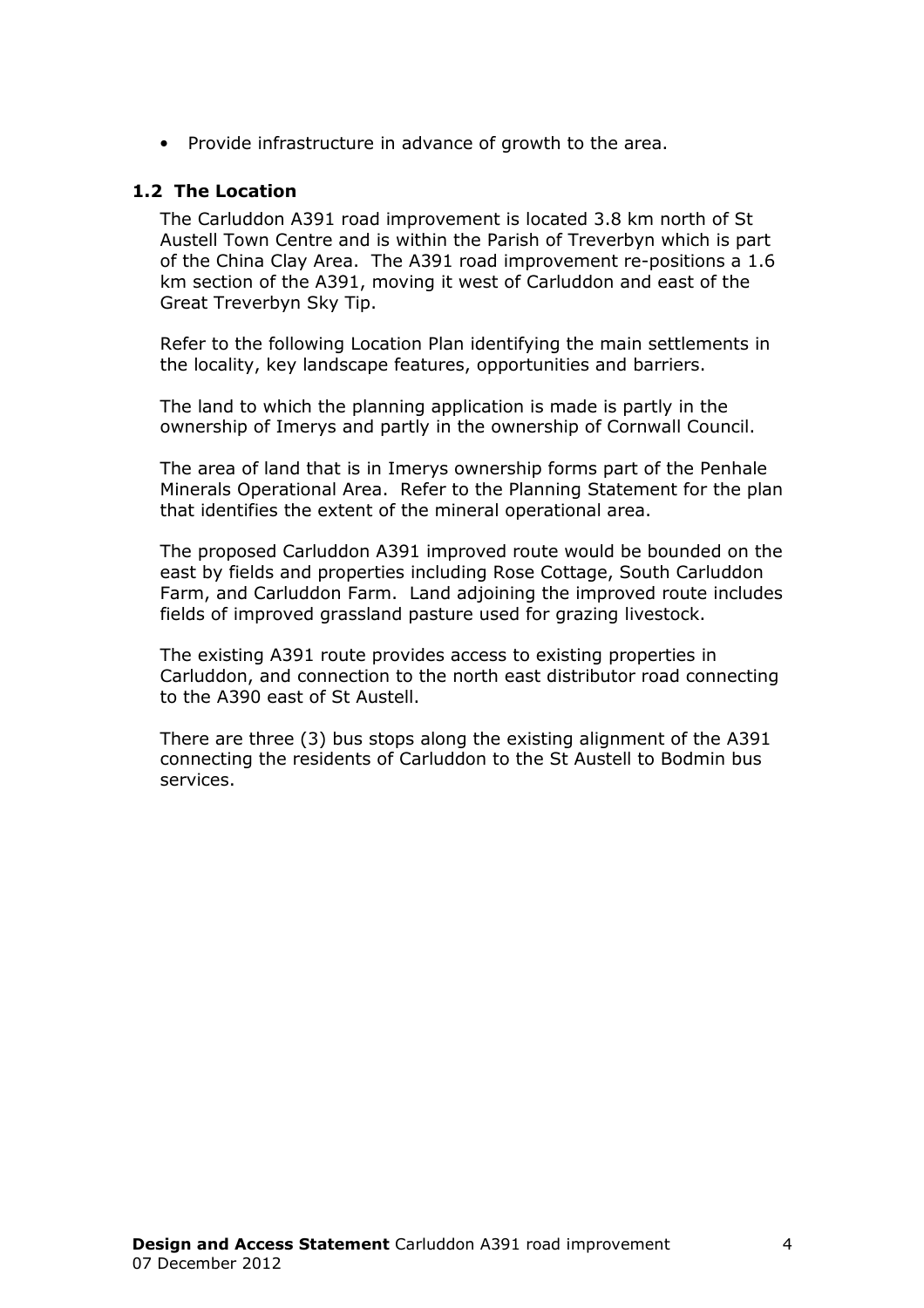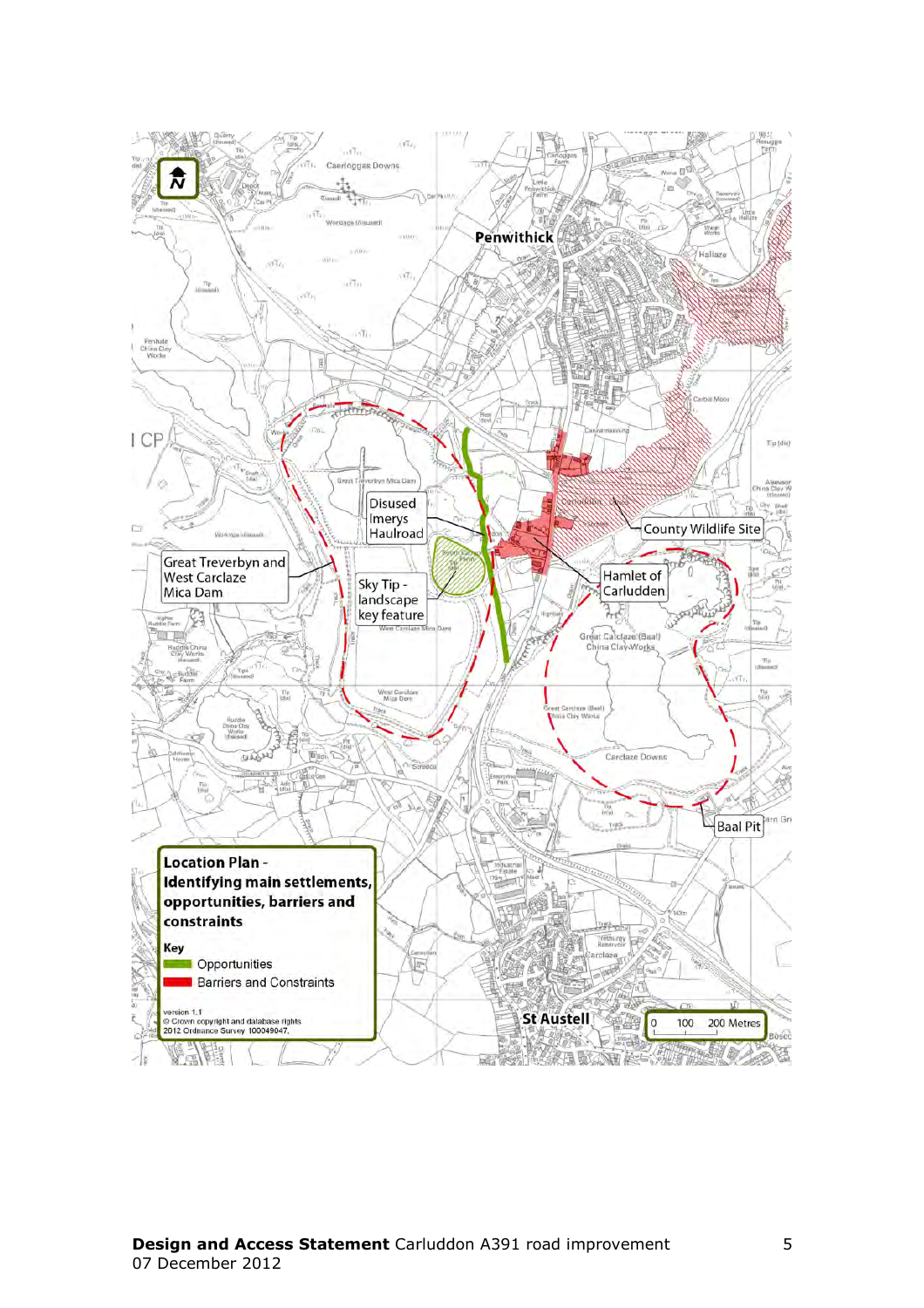# 2.0 Assessment

#### 2.1 Physical Context

The Carluddon A391 road improvement will re-position 1.6km of the A391 west of Carluddon and east of the Great Treverbyn Tip.

The Great Treverbyn Tip is a recognised local landmark that can be seen from a distance and is iconic representing the historic land use in the area.

Complimenting this landscape feature is a network of clay trails and access to rough land which has historically been the subject of minerals operations. When combined with the lakes which are flooded pits and the mica dam adjacent to the Great Treverbyn Tip, the location has a landscape of diverse interest.

The physical context has influenced and shaped the design of the road. The design needs to compliment and sit alongside the Great Treverbyn Tip, enhance the biodiversity of the area and make West Carclaze a place of interest whether for accessing the countryside, recreation or a future eco-community.

With the existing A391 being the primary route from St Austell to the A30 its existing role is important in terms of ensuring business as usual operation in the area.

The Carluddon A391 road improvement needs to respond to the physical context and achieve the following objectives:

- Maximise the Non Motorised User experience when crossing the road and accessing the countryside;
- Incorporate biodiversity links east west to enhance potential movement and biodiversity values in the area;
- Work with the existing topography and achieve an at grade profile as opposed to elevated;
- Compliment the Great Treverbyn Tip and reinforce landscape as a feature of the area;
- Ensure uninterrupted operation of the existing A391 during construction with seamless transition once completed.

#### 2.2 Social Context

Carluddon is within the Parish of Treverbyn and is in the China Clay Area. The resident population of the China Clay Area is 26,200. St Austell has a resident population of 30,800 forming the largest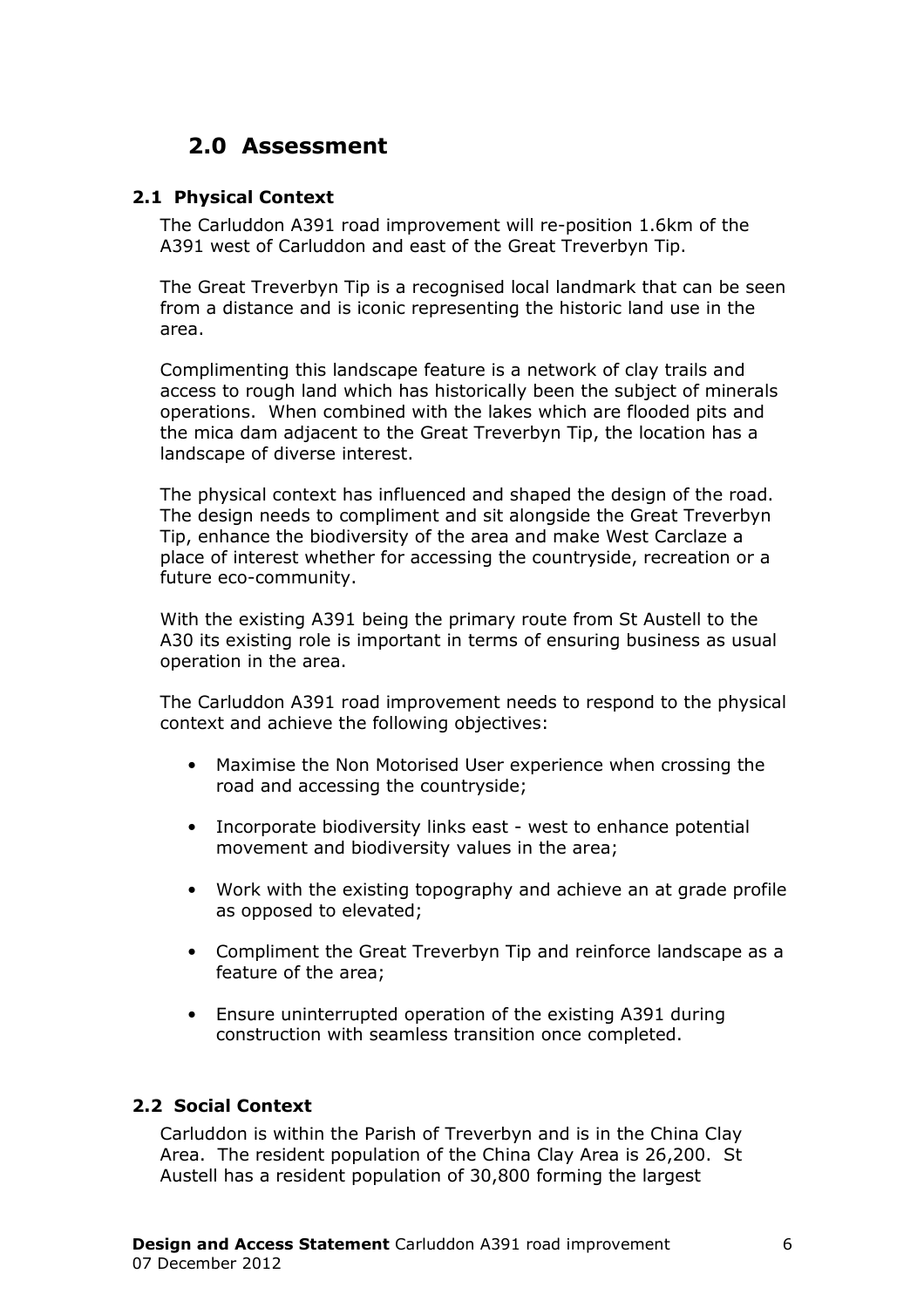residential settlement within Cornwall<sup>1</sup>. Residential groups across the villages in the China Clay Area and St Austell use the A391 for accessing facilities and services.

The A391 has a wide user group due to being the primary connection between St Austell and the A30. The road is a business conduit for St Austell and wider mid Cornwall. The China Clay area includes substantial mineral operation areas, and accordingly the user group includes existing industry and related services.

In addition to the existing road users, the user groups in the locality that may be affected by the development include pedestrians, cyclists, equestrians and the mobility impaired. The health profile for the area advises that 40% of the China Clay population and 39% of the St Austell population are registered as having 'unhealthy weight', as compared with 34% for Cornwall<sup>2</sup>.

Throughout the pre-application consultation the aspirations of the community were collected through the survey. Refer to the Statement of Community Involvement for the full detail and responses. The Carluddon A391 road improvement needs to respond to the social context and achieve the following objectives:

- Maintain the operation of the existing A391 alignment during construction;
- Provide appropriately designed footpaths and access for the mobility impaired;
- Provide equestrian access within the design;
- Enhance the National Cycleway Network connection in the area;
- Provide a safe footpath connection between Penwithick and St Austell;
- Improved access to active sustainable travel and associated health outcomes.

 $\overline{a}$ 

<sup>&</sup>lt;sup>1</sup> Office of National Statistics, Mid Year estimates

<sup>&</sup>lt;sup>2</sup> Community Network Profiles (Health & Well Being), Cornwall Council using ONS data from 2009.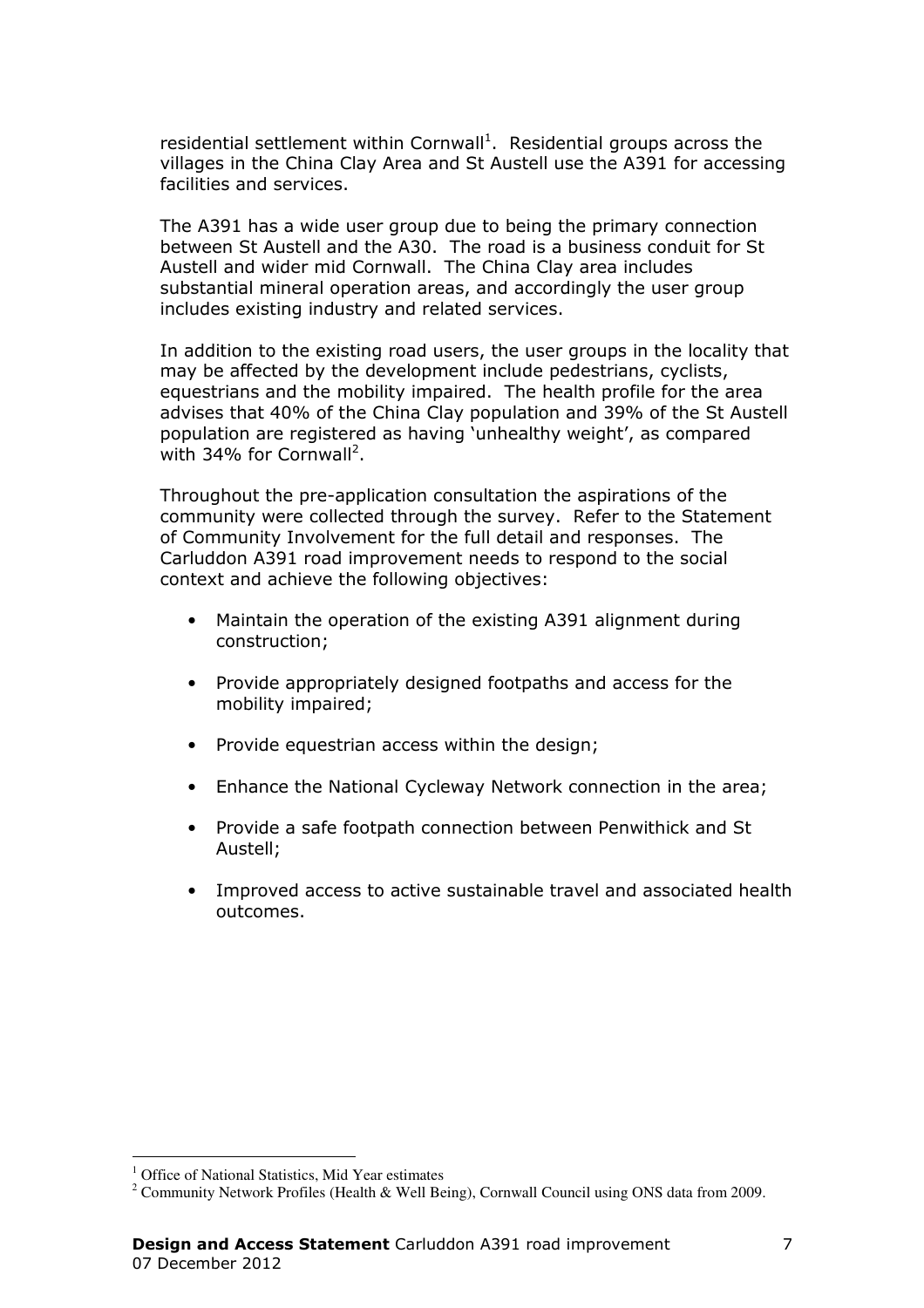#### 2.3 Economic Context

The economic profile of the area has undergone change as a result of the downturn in the China Clay Industry and as such Cornwall Council has responded to this through the policy drive expressed in the St Austell St Blazey China Clay Area Regeneration Plan. Refer to Chapter 15 of the Environmental Statement.

In 2008 the site was identified through the St Austell, St Blazey and Clay Area Strategic Investment Frameworks (SIF) which identified strategic and transformational priorities for Convergence Funding for the area. The SIF underwent a mid-term review in 2010 which assessed the delivery and outputs of the St Austell and Clay County West Carclaze site and listed it as a priority project for Convergence funding.

The 2010 Employment Land Review evidences the need for direct and reliable access by road to encourage inward investment and the establishment of successful employment space.

Through provision of direct access routes and more reliable travel times a stronger economic basis for bringing forward employment land, securing investment into the area, and new jobs can be made.

There is an existing employment park at West Carclaze, with businesses that would be potential beneficiaries of improvements to the road network. The area has the potential to grow into an employment corridor servicing growing sectors that have the potential to transform the local economy.

The Carluddon A391 road improvement needs to respond to the economic context and achieve the following objectives:

- Improved reliable travel times from the A30 to St Austell;
- Improved road network to enable delivery of employment land;
- Improved infrastructure to encourage inward investment into the area;
- Deliver the investment of ERDF funding into mid Cornwall bringing about raised local expenditure.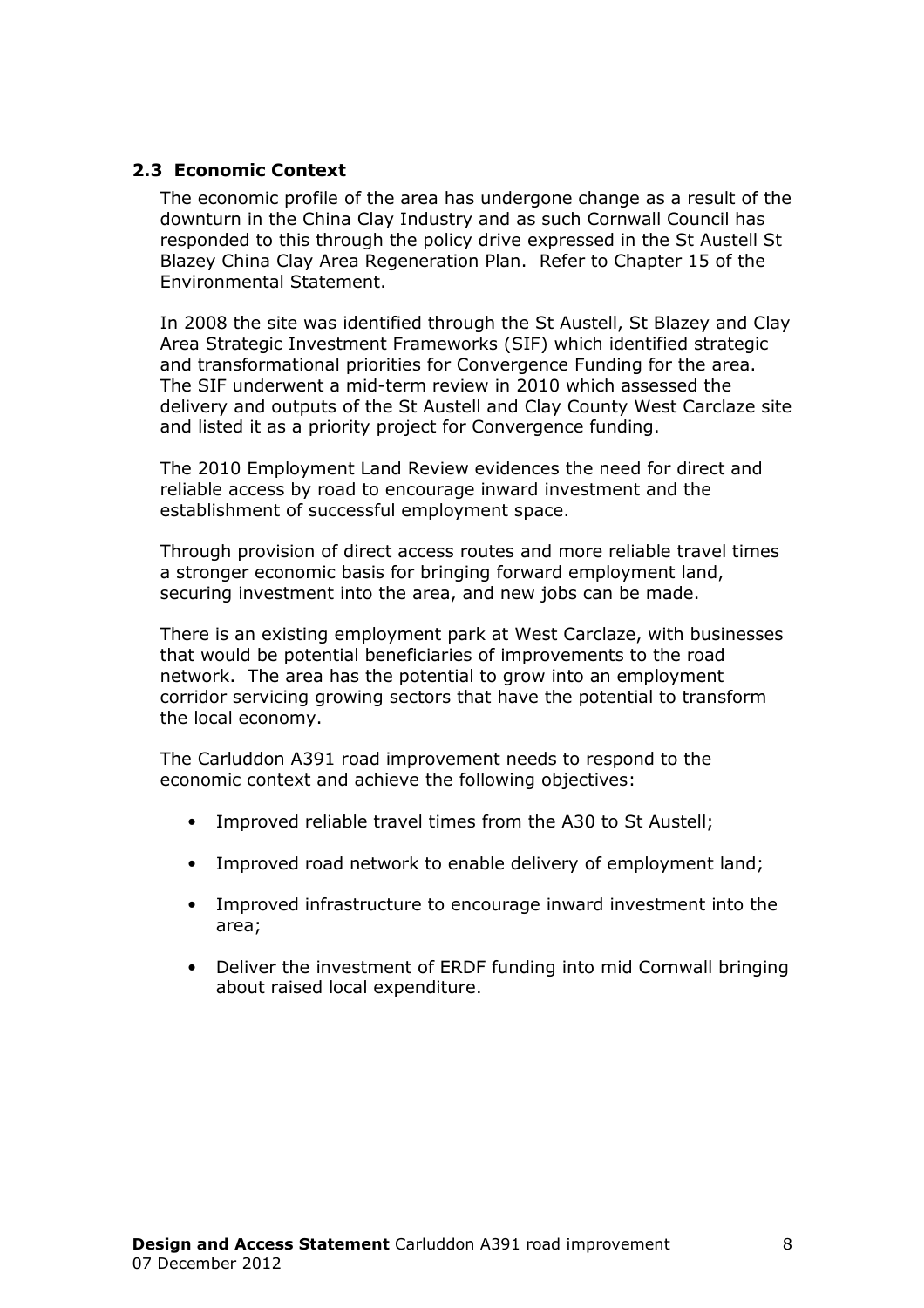#### 2.4 Planning Policy

A review of the planning policy, identifying all relevant policy, and conformity to the National Planning Policy Framework is provided in the Planning Statement, and therefore is not reproduced here. The following table highlights the key policies that have influenced the road design; access policies are identified in the following sections addressing access, although it is a key design consideration.

## Key Policies influencing design of the A391 road improvement

| <b>Restormel Local Plan Policies</b>                                      | <b>Influence on Design</b>                                                                                                                                                                                                              |
|---------------------------------------------------------------------------|-----------------------------------------------------------------------------------------------------------------------------------------------------------------------------------------------------------------------------------------|
| Policy 6 - Development and Design<br>Principles                           | Seeks to require good design, respecting<br>character and identity of the surroundings<br>through design and materials, with<br>landscaping for major developments being<br>undertaken prior to or at the same time as<br>construction. |
| Policy 11 - Protecting the Borough's<br>Heritage                          | Seeks to conserve and enhance landscapes,<br>features and habitats of heritage importance.                                                                                                                                              |
| Policy 16 - Sites of importance for<br>nature conservation                | Seeks to ensure developments do not harm<br>ecology, features or characteristics of sites.                                                                                                                                              |
| Policy 18 - Protecting the wider<br>countryside                           | Seeks to protect the continuity of landscape<br>features.                                                                                                                                                                               |
| Policy 38 - Illumination                                                  | Seeks to ensure developments will not be<br>illuminated and cause harm from light.                                                                                                                                                      |
| Policy 50 - Secure Environments                                           | Seeks to ensure development provides a safe<br>and secure environment through design,<br>layout, lighting and landscaping to preserve<br>and enhance the environment.                                                                   |
| Policy 81 - Walking and cycling                                           | Seeks to ensure new proposals cater for<br>cyclists and pedestrians.                                                                                                                                                                    |
| Policy 82 - Promotion and support for<br>public transport                 | Seeks to promote and support provision of<br>new public transport facilities.                                                                                                                                                           |
| <b>Cornwall Structure Plan Policies</b>                                   | <b>Influence on Design</b>                                                                                                                                                                                                              |
| Policy 2 - Character Areas, Design and<br><b>Environmental Protection</b> | Seeks to protect and enhance the quality,<br>character, diversity and local distinctiveness.                                                                                                                                            |
| Policy 3 - Use of resources                                               | Seeks compatible and prudent use of natural<br>and built resources and energy conservation.                                                                                                                                             |
| Policy 27 - Transport Strategy                                            | Seeks delivery of a more effective,<br>environmentally friendly and safer transport                                                                                                                                                     |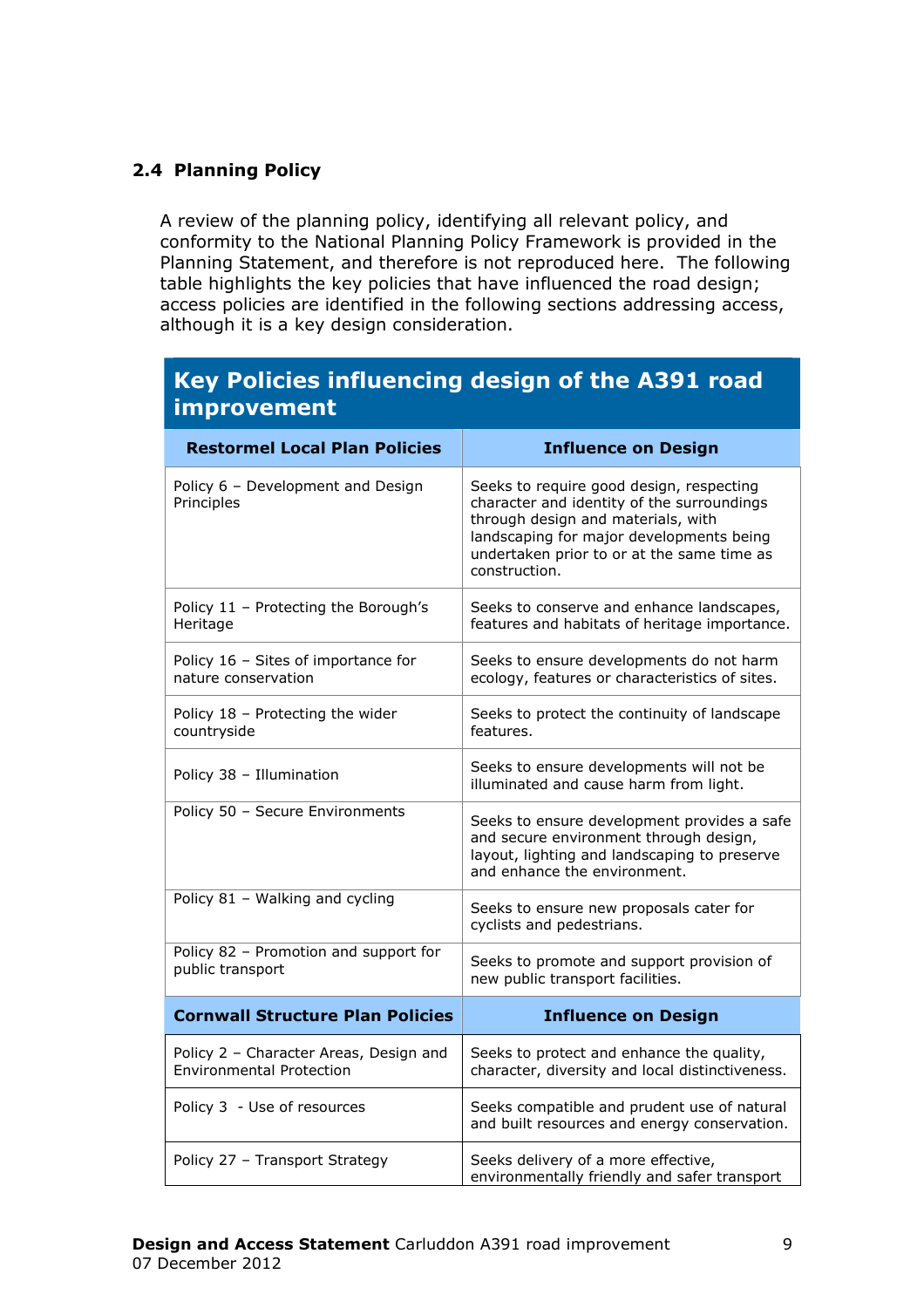|                                                                    | system.                                                                                                                                                                                                                                                                                                                                     |
|--------------------------------------------------------------------|---------------------------------------------------------------------------------------------------------------------------------------------------------------------------------------------------------------------------------------------------------------------------------------------------------------------------------------------|
| Policy 28 - Accessibility                                          | Promotes the consideration of overall travel<br>patterns and the travel choices when<br>designing development.                                                                                                                                                                                                                              |
| <b>Pre-submission Draft Cornwall</b><br><b>Local Plan Policies</b> | <b>Influence on Design</b>                                                                                                                                                                                                                                                                                                                  |
| Policy 2 - Key Targets and Spatial<br>Strategy                     | Seeks to improve conditions for business and<br>investment                                                                                                                                                                                                                                                                                  |
|                                                                    | Sets out a spatial strategy including<br>delivering the eco-communities at West<br>Carclaze/Baal and Par Docks and in the St<br>Austell, St Blazey and China Clay Area<br>Regeneration Area small scale exemplar<br>development will be supported which<br>positively contributes to the vision of<br>becoming the Green Heart of Cornwall. |
| Policy 12 - High quality design                                    | Seeks to ensure that all new development is<br>of a high quality.                                                                                                                                                                                                                                                                           |
| Policy 13 - Development standards                                  | Seeks to avoid impacts from noise, dust,<br>odour, vibration, waste, pollution and visual<br>effects.                                                                                                                                                                                                                                       |
|                                                                    | Seeks to take advantage of any opportunities<br>to minimise energy consumption.                                                                                                                                                                                                                                                             |
| Policy 16 - Health and wellbeing.                                  | Seeks to protect against unsafe and<br>unhealthy environments and avoid impacts<br>such as noise and vibration from construction<br>and operation of new development.                                                                                                                                                                       |
|                                                                    | Seeks to maximise the opportunity for<br>physical activity through active travel<br>networks.                                                                                                                                                                                                                                               |
| Policy 23 - Historic environment                                   | Seeks to protect and enhance Cornwall's<br>historic environment and assets according to<br>their international, national and local<br>significance.                                                                                                                                                                                         |
| Policy 24 - Green infrastructure                                   | Seeks to protect and enhance a diverse,<br>connected and functional network of open<br>spaces and waterscapes.                                                                                                                                                                                                                              |
|                                                                    | Connectivity for nature and people should be<br>restored and enhanced                                                                                                                                                                                                                                                                       |
| Policy 26 - Transport and Accessibility                            | Development should be consistent with LTP3,<br>be safe, safeguard strategic transport<br>opportunities and be designed to provide<br>convenient accessible and appropriate cycle<br>and pedestrian routes.                                                                                                                                  |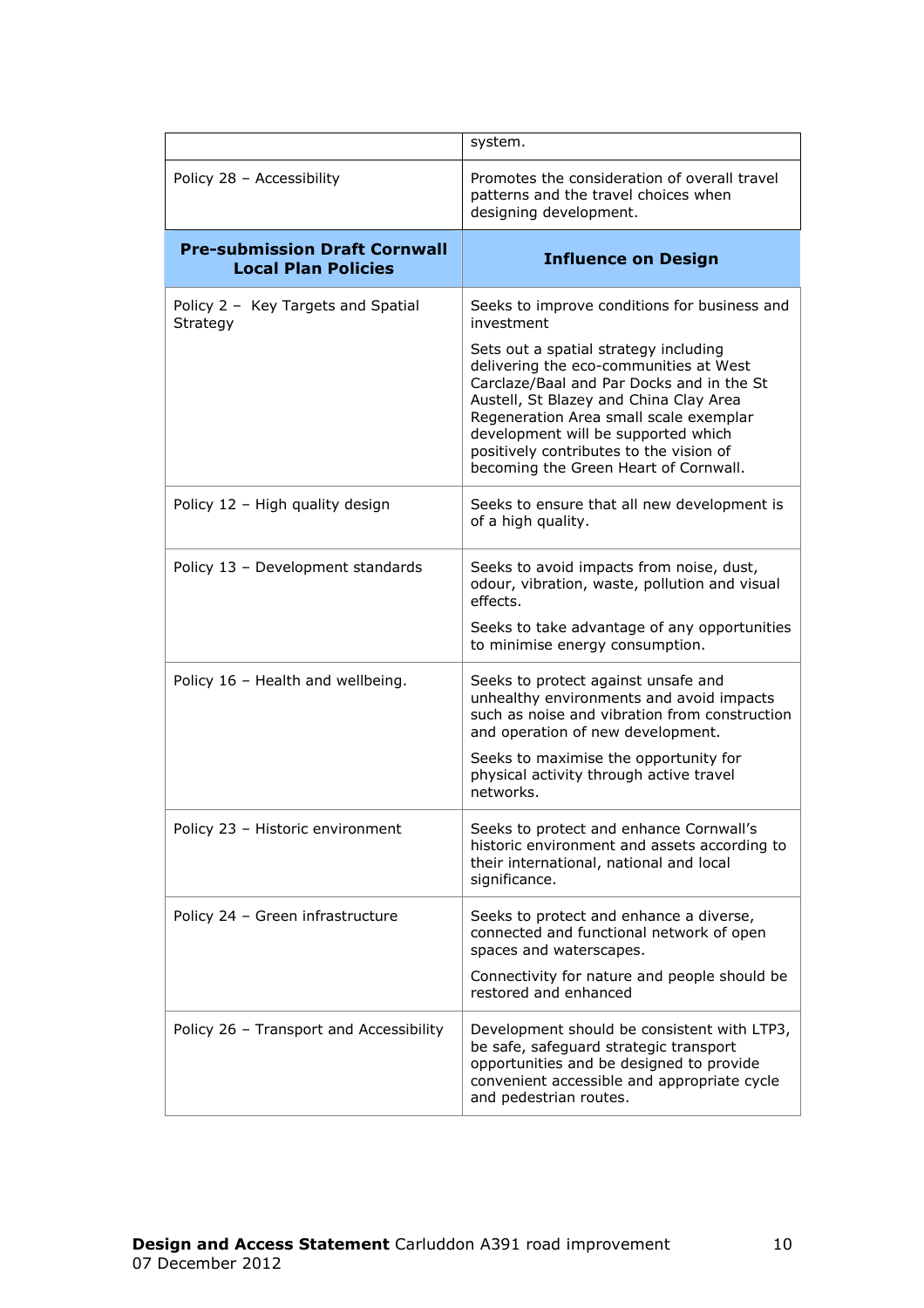# 3.0 Involvement

#### 3.1 Consultation Events

There have been a number of historic consultation events held in the St Austell China Clay Area relating in part to the A391. The main consultation which led to the identification of the safeguarded route was undertaken in 2002, by Mott MacDonald on behalf of the County Council.

This culminated in the submission of a planning application, that was not determined due to absence of funding at the time, however the process led to the identification of a preferred ultimate route for the A391. At that time, 848 people attended the consultation events with 927 questionnaires being completed.

More recently the proposed Carluddon A391 road improvement has undergone a six week public consultation phase between  $20<sup>th</sup>$  August 2012 and  $1^{\text{st}}$  October 2012, including events from the  $8^{\text{th}}$  to  $18^{\text{th}}$ September 2012. Refer to the Statement of Community Involvement for the 2002 Consultation Report, other historic consultations and the outcome from the public exhibition of the current proposal.

| TSummary of the consultation results relating to<br>the A391 road improvement |              |  |
|-------------------------------------------------------------------------------|--------------|--|
| Question                                                                      | % in support |  |
| Do you support the proposed Carluddon A391 road<br>improvement proposals?     | 74.3%        |  |

# Summary of the consultation results relating to

| There are a number of proposed new bridleways,       | 76.2%            |
|------------------------------------------------------|------------------|
| paths and bus stops. Do you support those            |                  |
| proposals?                                           |                  |
| Landscaping, planting and hedges will be important   | 81.6%            |
| to the overall look of the proposed scheme. Do you   |                  |
| support the proposals?                               |                  |
| We are hoping to provide a cycle bridge to cross the | 39.5% Dark       |
| southern end of the A391 Carluddon road. Please      | Green (majority) |
| select which colour you think the exterior of the    |                  |
| bridge should be.                                    |                  |

#### 3.2 Cornwall Design Review Panel

The design team presented the proposed project to the Cornwall Design Review Panel on 9<sup>th</sup> August, 2012. Refer to the Statement of Community Involvement for the notes from the meeting and response to key issues raised.

One of the key beneficial outcomes from this design review process was evolution of the landscape design through the identified need for a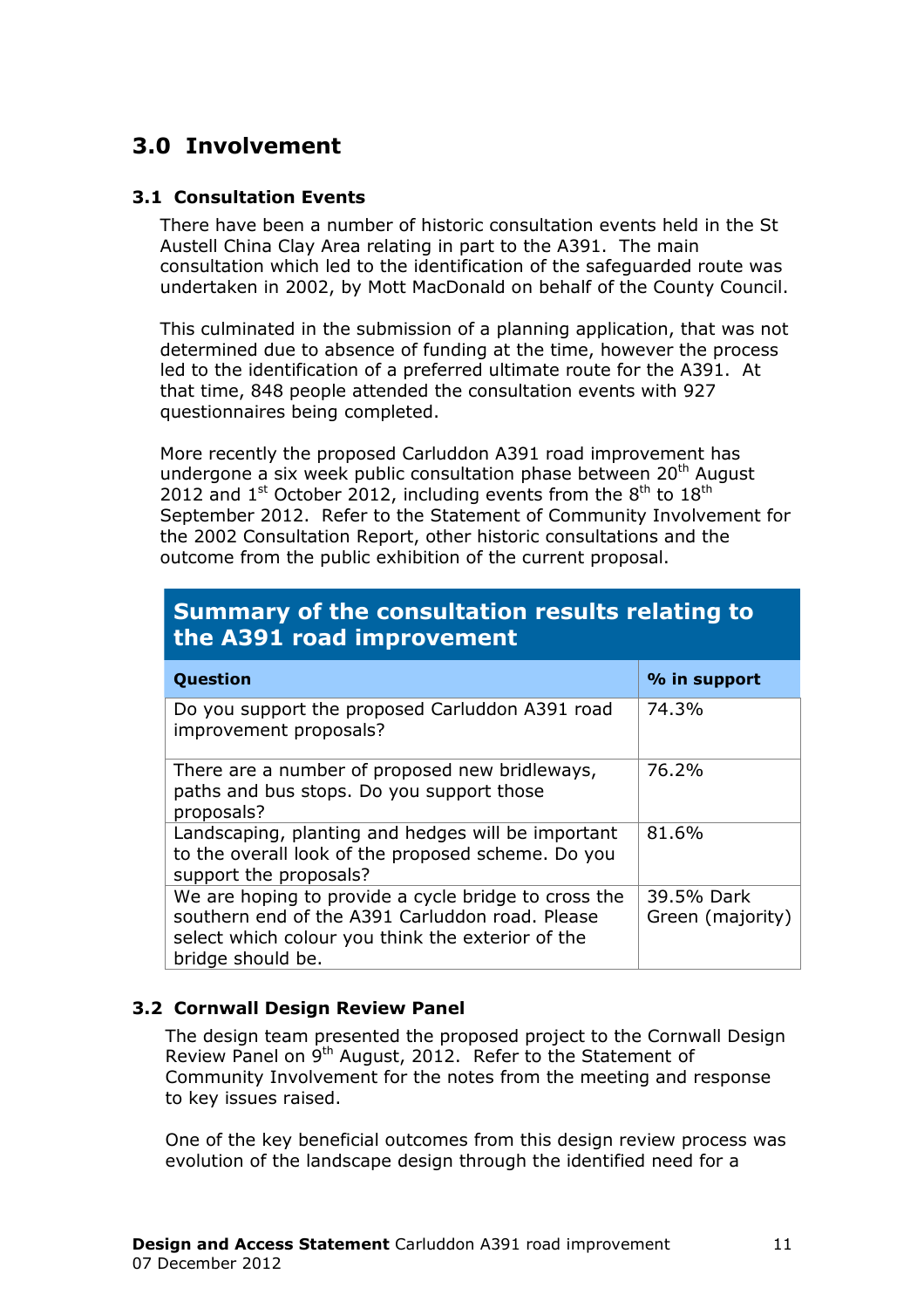single strategy to bring the design concept together and integrate into the wider landscape.

This has had a positive outcome in terms of achieving biodiversity objectives through the project as well as articulating the landscape principles that can be delivered through adjoining future development.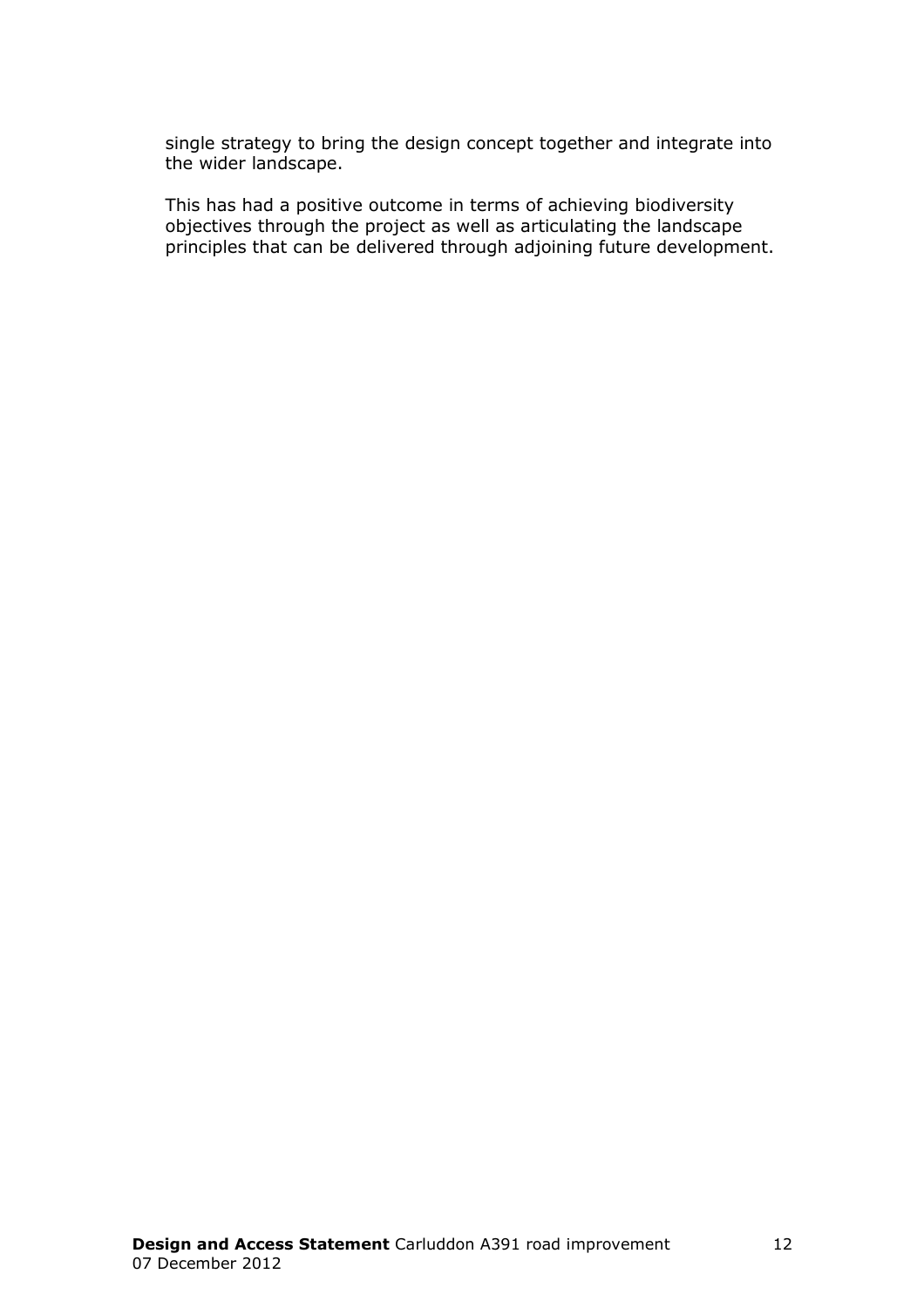# 4.0 Evaluation

#### 4.1 Evolution of the design

There have been detailed investigations into the preferred route for the A391, refer to Chapter 4 of the Environmental Statement and the Planning Statement for the history in relation to the selection of the preferred route.

The design process for this application adopts the safeguarded route and then seeks to arrive at the best design solution given the selected route.

Alternative designs were considered in arriving at the proposed Carluddon A391 road improvement. The physical, social and economic context informed the design principles for the road improvement.

| <u>IIII provenient</u>             |                                                                                                                                       |  |  |
|------------------------------------|---------------------------------------------------------------------------------------------------------------------------------------|--|--|
| <b>Principle</b>                   | <b>Interpretation</b>                                                                                                                 |  |  |
| Thread east - west                 | Build into the design east - west links creating<br>the fabric weave for Carluddon and West<br>Carclaze / Baal                        |  |  |
| Celebrate the<br>landscape         | Reinforce the rugged nature, the existing<br>features, the rough edges                                                                |  |  |
| Create a place                     | Balance designing a route with creating a<br>destination, a place of interest                                                         |  |  |
| Use the landform                   | Let the topography shape the extent of cut and<br>embankment, minimising unnecessary works                                            |  |  |
| Create opportunities<br>to connect | Maximise the visual connection between the<br>road user and the non-motorised users by<br>designing at grade opportunities to connect |  |  |
| Champion sustainable<br>travel     | Incorporate signature bus stops and bus<br>priority measures to encourage sustainable<br>choices                                      |  |  |

# Key design principles for the A391 road improvement

While the design principles reflect the physical, social and economic context, the community consultation brought the opinions of the community to the design process, providing the following insight:

- Concern whether the new road would cope with future traffic demands, why was the road not a dual carriageway?
- Concern to make sure the bus stops are in the right places;
- Concern the existing A391 would become a rat run and should be closed off for non-motorised users;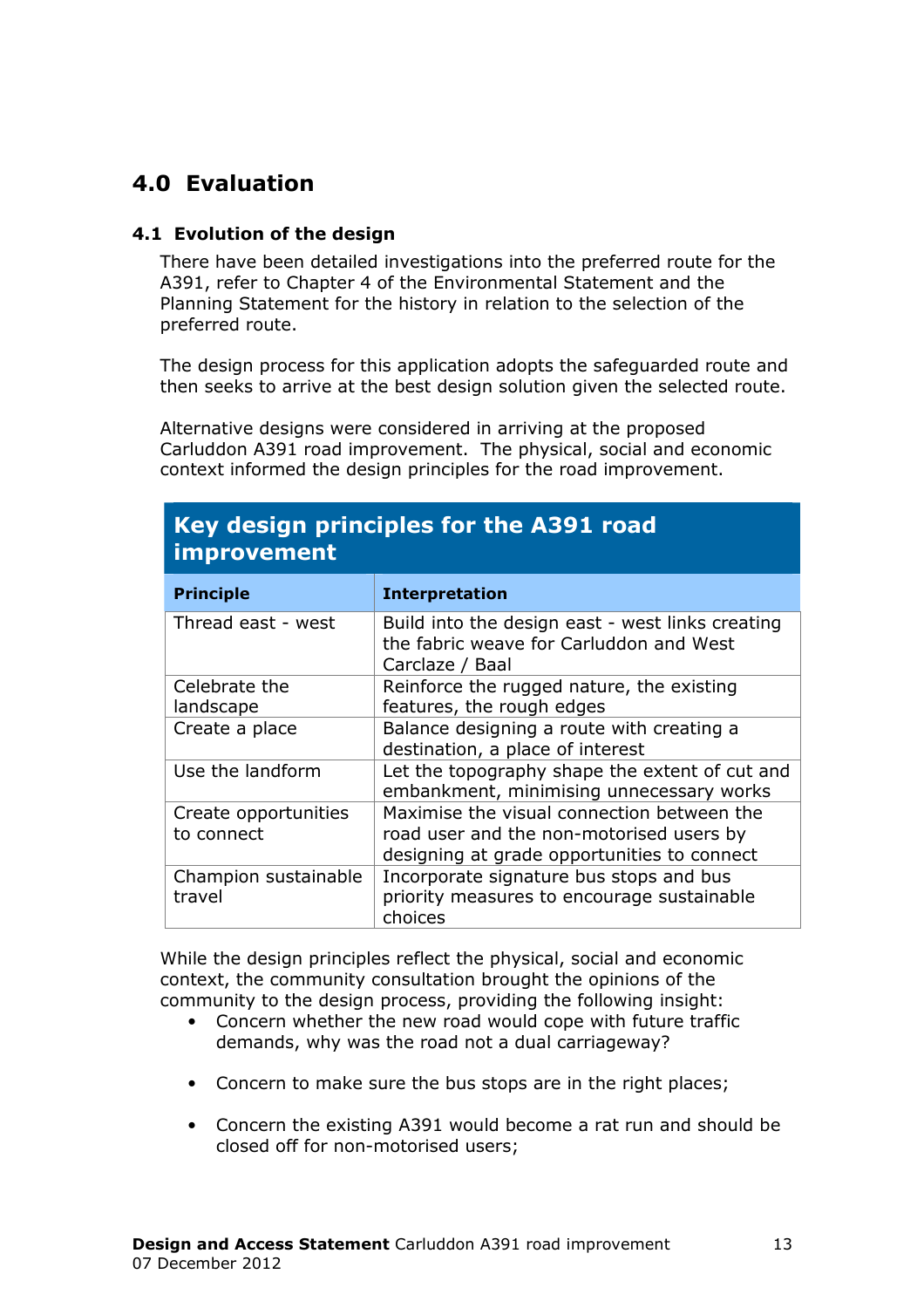- Make sure the connections are made to Penwithick and Stenalees beyond the project and a footpath around Sky Tip would be good;
- Accessibility and design for all was raised in relation to the footpaths;
- Design crossing points for equestrian users;
- Various responses to the speed limit of the new road;
- Use of signage along the road to direct traffic and reduce impacts;
- Landscaping designed to be low maintenance and natural in appearance;
- Design for the wildlife in the area;
- Concern for the historic land uses and setting with the Sky Tip and Geological Site of Interest being noted.

In addition to the context and the consultation comments the following guidance has influenced the design outcome:

- **Inclusive mobility (DfT)**
- **BT Countryside for All**
- Local Transport Note 208 February 2008
- Cycle-Friendly Infrastructure Guidelines for Planning and Design 1996
- Design Codes contained within the volumes of the design Manual for Roads and bridges manuals.

#### 4.2 Design decisions

This section of the Design & Access Statement endeavours to make clear what the key design decisions were in relation to the A391 road improvement. It is intended to provide the rationale for the proposed road design.

#### 4.2.1 Design at-grade

Previously, Cornwall County Council designs for the A391 in this location proposed a high elevate road with underpasses that were considered to provide the equestrian users and other nonmotorised uses a priority access to the countryside.

This design approach has removed the use of underpasses, adopting an at-grade approach, lowering the road so that it does not dominate the skyline. This reflects the design principle of 'use the landform' with the design decision intending to reduce the extent of cut and embankments.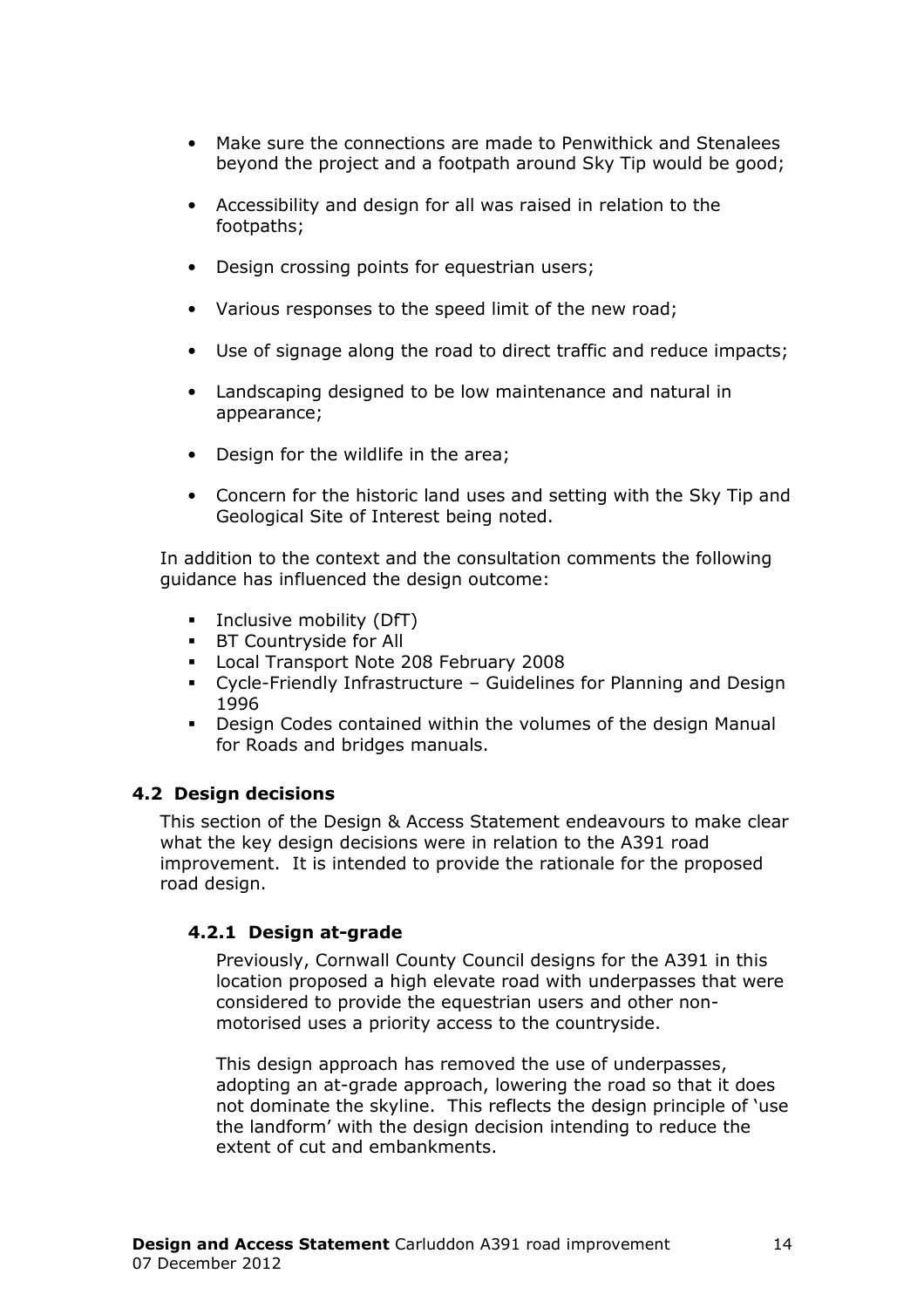In considering the alternative, design for crime advice was sought as well as the design principle 'create a place' reaffirming that in this instance the at-grade approach was the best solution so that the road did not become just an access corridor. Providing a dual carriageway was not part of the original County Council design and traffic modelling confirmed that it was not a design consideration for this scheme.

#### 4.2.2 Design options for bridges

By providing a design at grade approach the potential for elevated and at grade non-motorised user crossing points was available.

With the design principle of 'celebrate the landscape' the decision to have a green bridge that was a landscape response to crossing as opposed to a traditionally designed bridge was taken.

With the magnificent Great Treverbyn Tip adjacent to the route, the design decision was taken to avoid light weight bridge construction adjacent to the Sky Tip, rather seek to use a land bridge to reinforce and anchor the location.

The green bridge would have the potential to incorporate hedgebanks and planting, that could lead to a biodiversity east west link, mirroring the 'thread east - west' principle that was intended to influence the movement of non-motorised users.

The National Cycle Way crosses the route and there was a design decision taken to provide both a bridge and at grade solution in this location. The decision was taken that the design concept for this bridge was to be responsive to setting, with modern buildings in the vicinity and equestrian users to be considered as part of the access for all.

#### 4.2.3 Design for bus priority

With the design principle of 'champion sustainable travel' the decision was taken that the existing A391 should be retained as a bus only entry point, providing a rapid route for accessing employment opportunities and potential future development. The existing A391 would continue to be part of the main St Austell to Bodmin bus route and as such is a sustainable travel to work priority in the design.

#### 4.2.4 Design footpaths to connect

The area has the benefit of Clay Trails and is proximate to the villages of Penwithick and Stenalees, as well as the West Carclaze Business Park. The design decision was taken to include footpaths that would 'create opportunities to connect' local residents, workers and visitors to the area. This design decision was seeking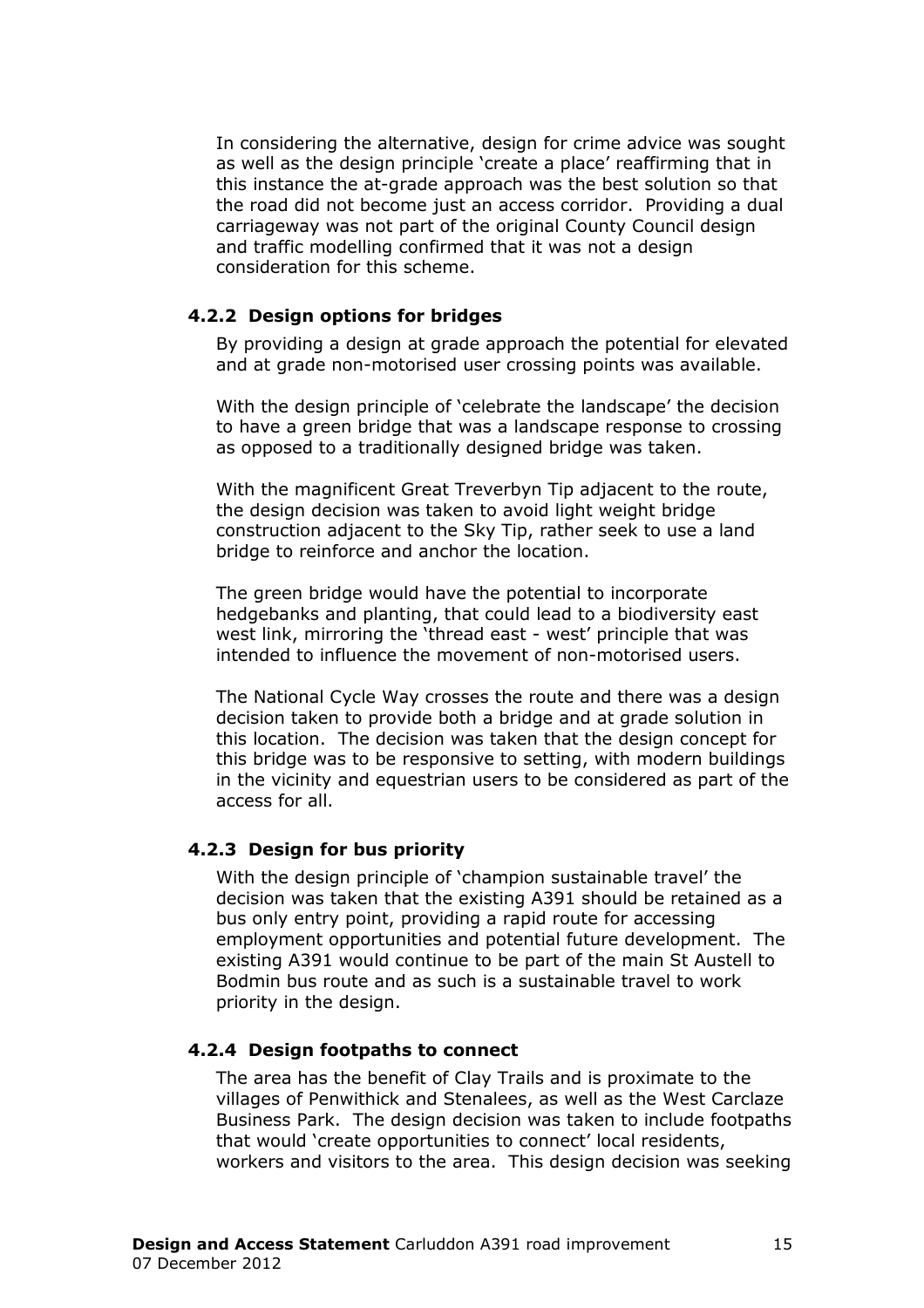to recognise that by 'creating a place' recreation opportunities would be enhanced.

#### 4.2.5 Design with the existing landscape

The design decision was taken to 'celebrate the landscape' and recognise this through the landscape strategy which would be about working with what exists, enhancing what is envisaged by the Cornwall Biodiversity Action Plan, refer to Chapter 13 of the Environmental Statement, and not creating an artificial response. This design decision was also intended to reduce on-going maintenance costs.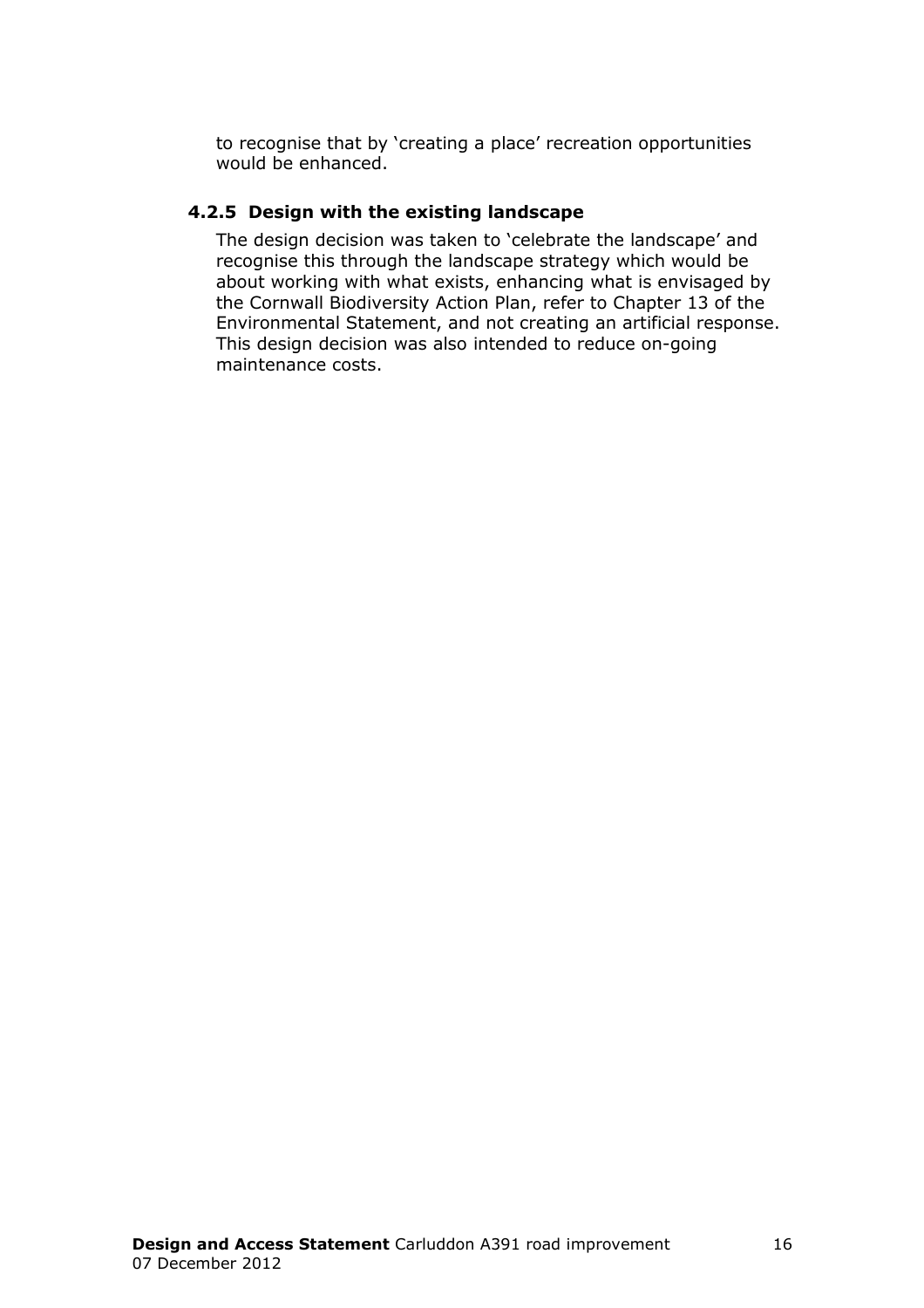# 5.0 Design

The following section of the Design & Access Statement describes the design of the Carluddon A391 road improvement having regard for the previous sections. Refer to the proposed plans for the detail which is described in the following sections.

#### 5.1 Function

The proposed Carluddon A391 road improvement would connect into the existing A391 between Single Rose and Carluddon with a new roundabout. From this point the road continues south and re-connects with the A391 at the Scredda Roadabout and north east distributor road.

The footprint for the road improvement is 9.08ha, excluding the areas required temporarily for the construction phase.

The Carluddon A391 road improvement offers the opportunity to commence the delivery of the new strategic route connecting St Austell to the A30, however in isolation addresses immediate constraints of the local road network.

The 1.6km section of road has the ability to improve certainty around travel times to and from St Austell, strengthening its position as a place to invest and grow. With the existing West Carclaze Business Park and the proposed Technology Park, the A391 road improvement will make the location more attractive for business activity.

The design of the Carluddon A391 road improvement considers the potential future growth in the area as identified in the emerging local plan and proposed eco-community. It would be addressing the capacity issue of the existing local road network. In the interim prior to any development in the area it responds to the needs of the existing road users by removing the double mini roundabouts from the main A391 route, being a congested intersection that connects the Eden Road, Penwithick Road and the A391.

The alignment of the road has been designed to use the local topography as much as practically possible, to reduce the potential of import and export of material. The road improvement includes approximately 150m of cut which assists in the creation of a green bridge with embankments being used to assist with the longitudinal gradient.

The design of the road responds to the need to perform as a through route extending the link of the north east distributor road north of St Austell. It also has the additional function of creating place, adjacent to the proposed Technology Park and potential future eco-community. The proposed road improvement connect to the north eastern distributor road which, when combined, build the momentum of the area as a place for business investment.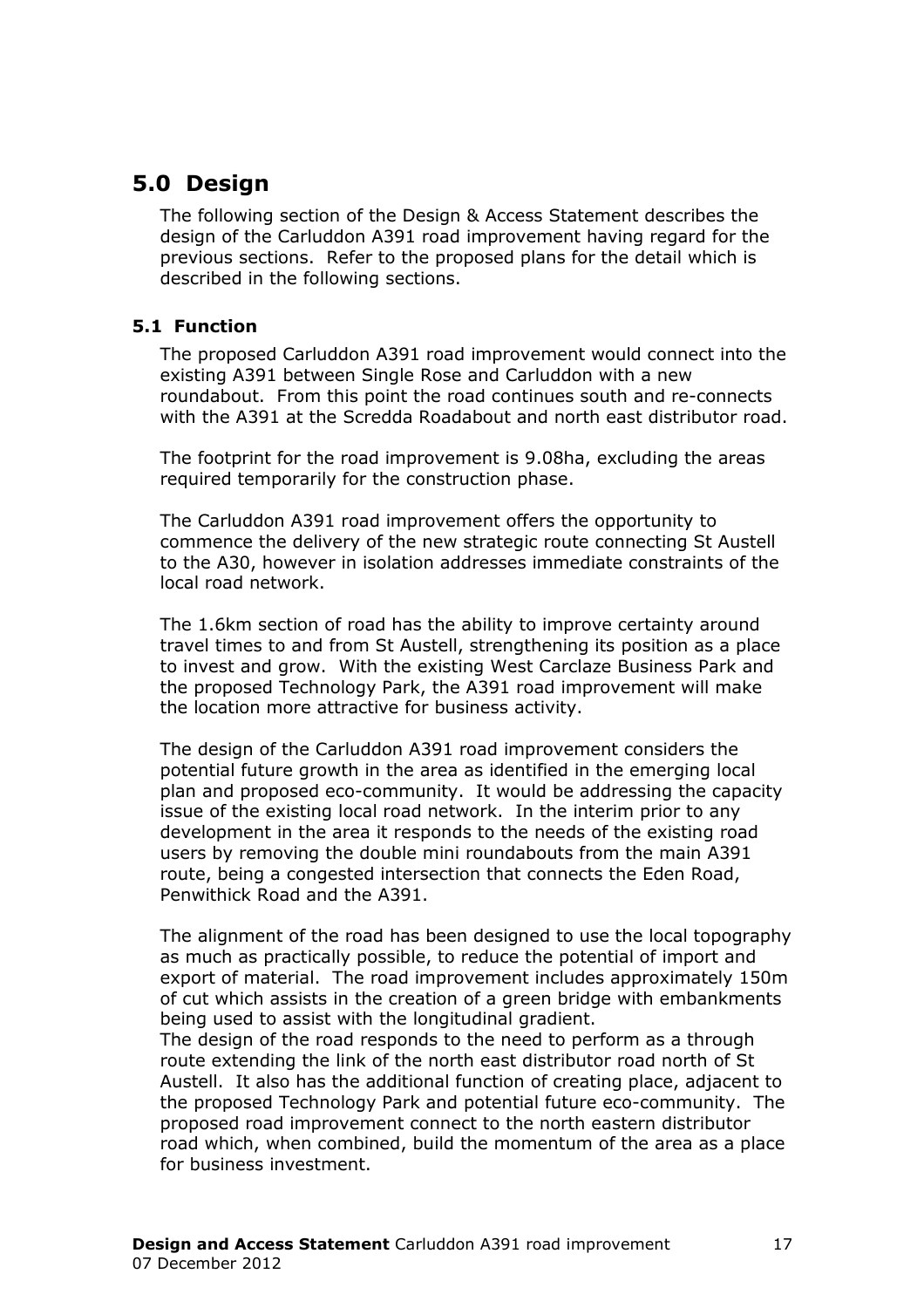Design speeds are proposed to maintain the through flow of traffic, vehicle movements and creation of place. With reduced speeds for the length of the road improvement, it will alleviate the segregation of the east and west sides of the road, which is further enhanced by the introduction of a potential seven (7) level crossings in addition to the proposed two bridges.

The design speed criteria that relates to a 40mph road has been selected for the route between the Scredda Roundabout and the new Great Treverbyn Roundabout. The existing alignment of the A391 has a design speed of 50 mph with the actual free flow average speed of traffic being approximately 43mph heading east and 41mph west.

The design speed between the Great Treverbyn Roundabout and the village of Penwithick is 30 mph reflecting the proximity of development and presence of non-motorised users. The following figure identifies the various sections of road and proposed speeds.



The speed design criteria has influenced the highway geometry and led to the street cross sections which are detailed on the following images. For full road plans refer to the proposed plans.

The cross section would typically be 6.75m wide with either 0.5m hardstrips or kerbing as appropriate.

Section 1 provides a cross section north of the proposed Scredda Bridge, and details the relationship of footways to the proposed A391 road improvement carriageway, and the proposed bus way.

Section 2 provides a cross section south of the proposed Carluddon Bridge, and details the relationship of footways to the proposed A391 road improvement carriageway, and cutting in this location.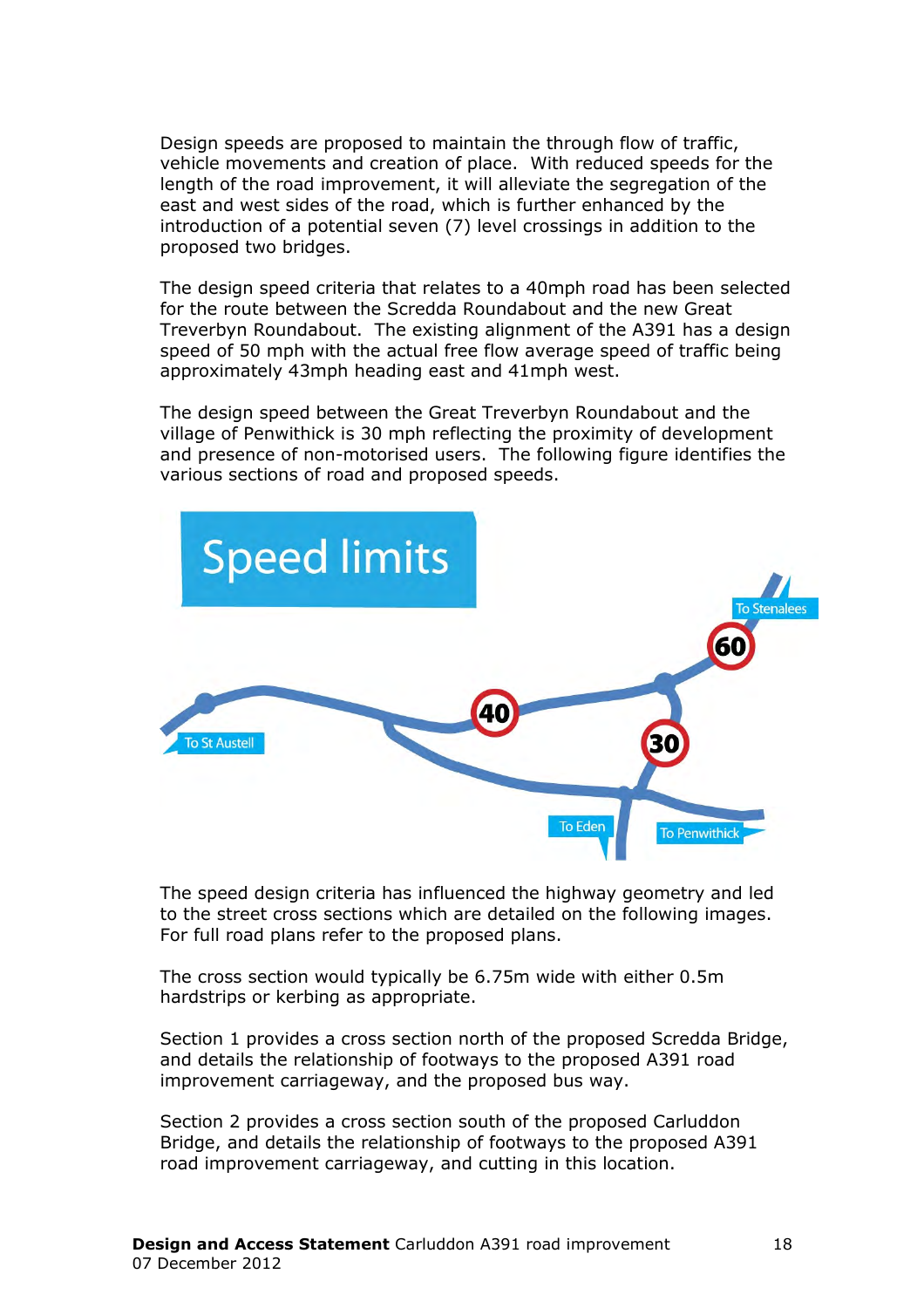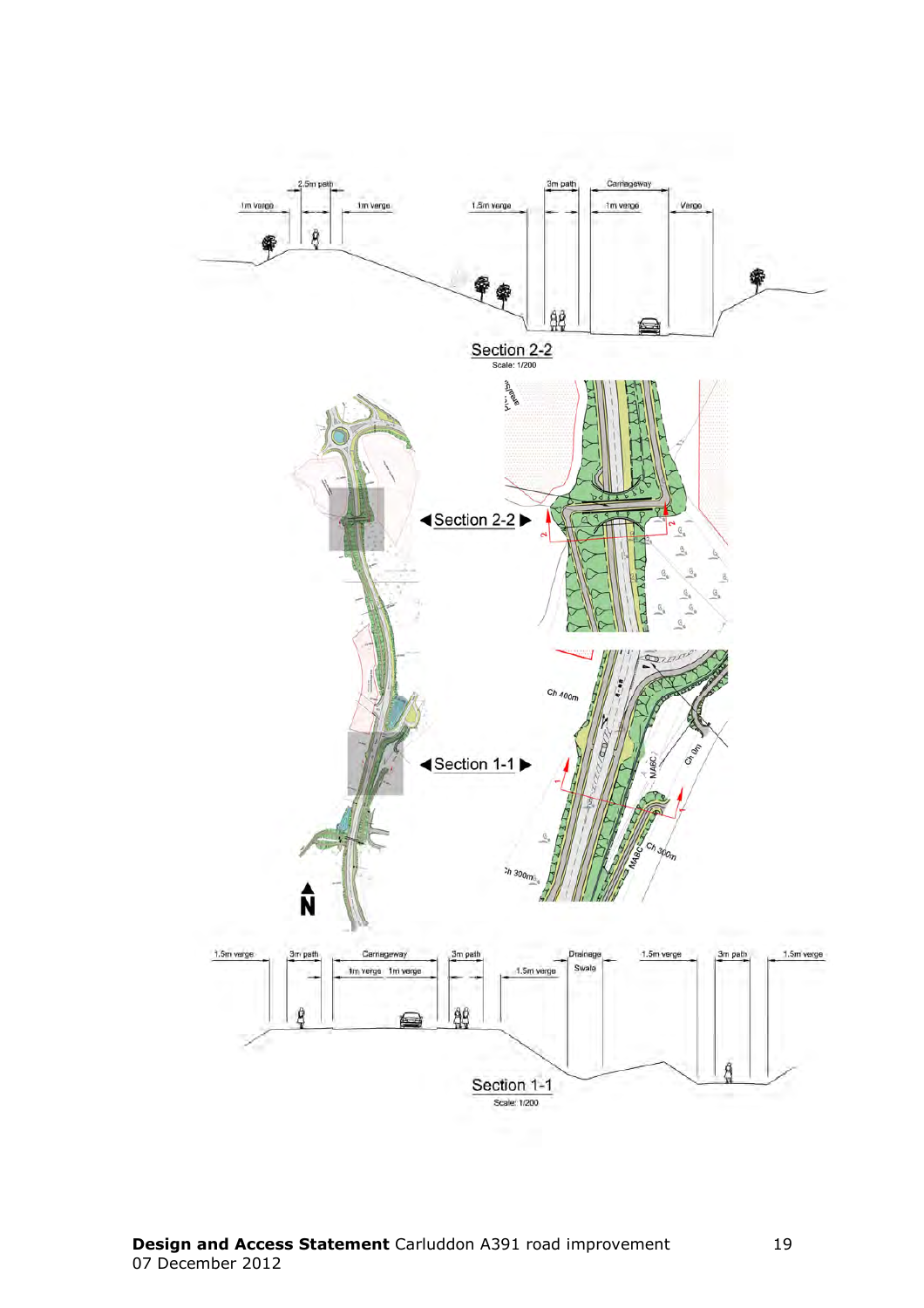#### 5.2 Proposed Great Treverbyn Roundabout

The road improvements include a new junction in the form of a roundabout on the existing A391 Single Rose to Carluddon section. The roundabout would have a 7.3m diameter, with 0.5m hardstrips matching the existing cross section it connects with. The roundabout has two (2) lanes and incorporates stormwater management features which are detailed on the proposed Drainage Strategy Plan.

The roundabout allows for access through to Penwithick, the Eden Road, Stenalees and Bugle. There is the potential within the design to accommodate a further vehicle access on the western side of the roundabout should future development come forward in this area.

#### 5.3 Carluddon Bridge

The proposal includes the provision of two bridges, providing east - west connections for non-motorised users accessing pathways and the clay trails.

Carluddon Bridge would provide a 5.0m wide land bridge north-east of the Great Treverbyn Tip and form the main pedestrian connection for the proposed adjacent Technology Park. Refer to the proposed General Arrangement Plan for the Carluddon Bridge. The network of pedestrian connections which extend from this bridge are detailed on the Nonmotorised User Routes Plan.

Carluddon Bridge would provide a landscape statement incorporating elements of the landscape strategy into its design and potentially a biodiversity corridor for the area. With the iconic sky tip west of the bridge, these landmark features would enhance Carluddon as a place to invest.

The design concept for the bridge is that it provides a land anchor, balancing the magnificent Sky Tip and creating a place for recreation, access and business investment.

#### 5.4 Scredda Bridge

Scredda Bridge would provide a 3.5m wide high level bridge connecting the National Cycle Way and clay trails east - west over the new A391. Refer to the Proposed General Arrangement Plan for the Scredda Bridge which details the concept design of the new bridge. With this bridge being proximate to the West Carclaze Business Park, its design has adopted a stream lined design to not detract from iconic buildings in this location.

Scredda Bridge is being designed to cater for equestrian users providing dis-mount points should that be preferred, as well as having a 625mm high solid toe board so as to provide horses with limited visual distraction while crossing.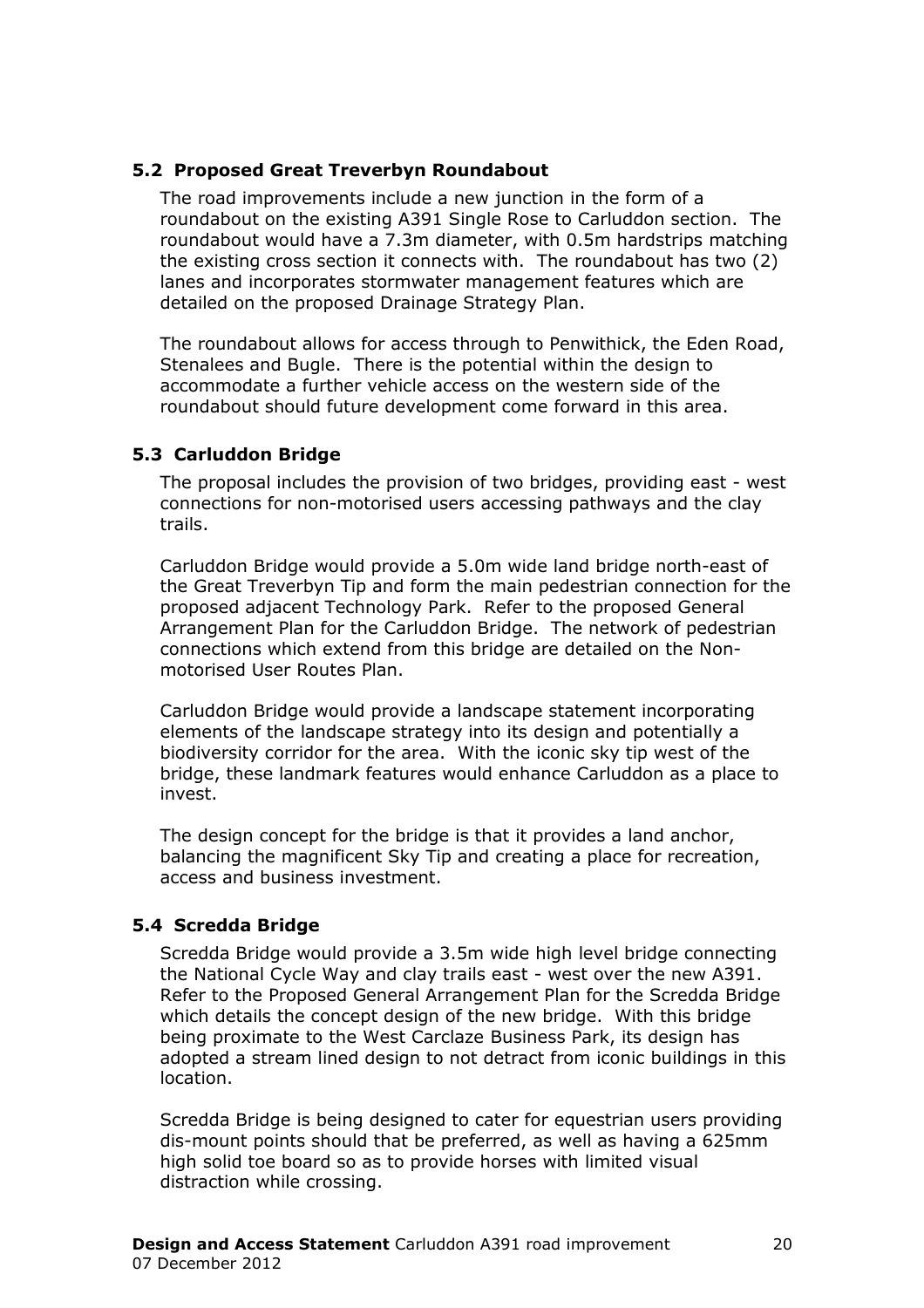Scredda Bridge would have the potential to reflect the colour and interest expressed by the local residents and was a main point where the community influenced the design through the consultation phase. The Statement of Community Involvement details the consultation response with dark green being the preferred colour in this location.

#### 5.5 Cyclepaths and Footways

The proposal includes cycleway and footpath connection, refer to the Plan for Non-motorised User Routes. A total of approximately 3.7km of footpaths have been incorporated into the design. The proposed footpaths are intended to connect to the existing clay trails in the locality as well as connecting the existing West Carclaze Business Park and proposed Technology Park to bus shelters, endeavouring to promote public transport in this location.

The design will also enhance the experience for users of the National Cycle Trail, providing the option of bridge or at grade crossing points. The design is endeavouring to extend the experience of countryside recreation in the area and promote active sustainable travel.

The proposal has the potential to provide better connections for Penwithick and Stenalees in the local area.

The footpaths have been designed to achieve where possible a gradient of 1:20 so as to enable all users to access the area, and extend enjoyment and recreation in the countryside.

The proposal does not include the lighting of footways so as to reduce the potential of impacts on biodiversity of the area.

#### 5.6 Materials

Sustainability has been adopted throughout the design of the proposed road improvement, with the intention of re-using on site material as much as can be accommodated in the design, rather than be exported from the site.

Opportunity to use secondary aggregates that are locally sourced will be sought. With the proposed road improvement seeking to achieve CEEQUAL Excellent, every opportunity to positively manage resources will be sought.

Footpaths will incorporate tactile detail in the appropriate locations to assist the visually impaired.

#### 5.7 Lighting

The Carluddon A391 road improvement connects into the north east distributor road for St Austell. The north east distributor road limits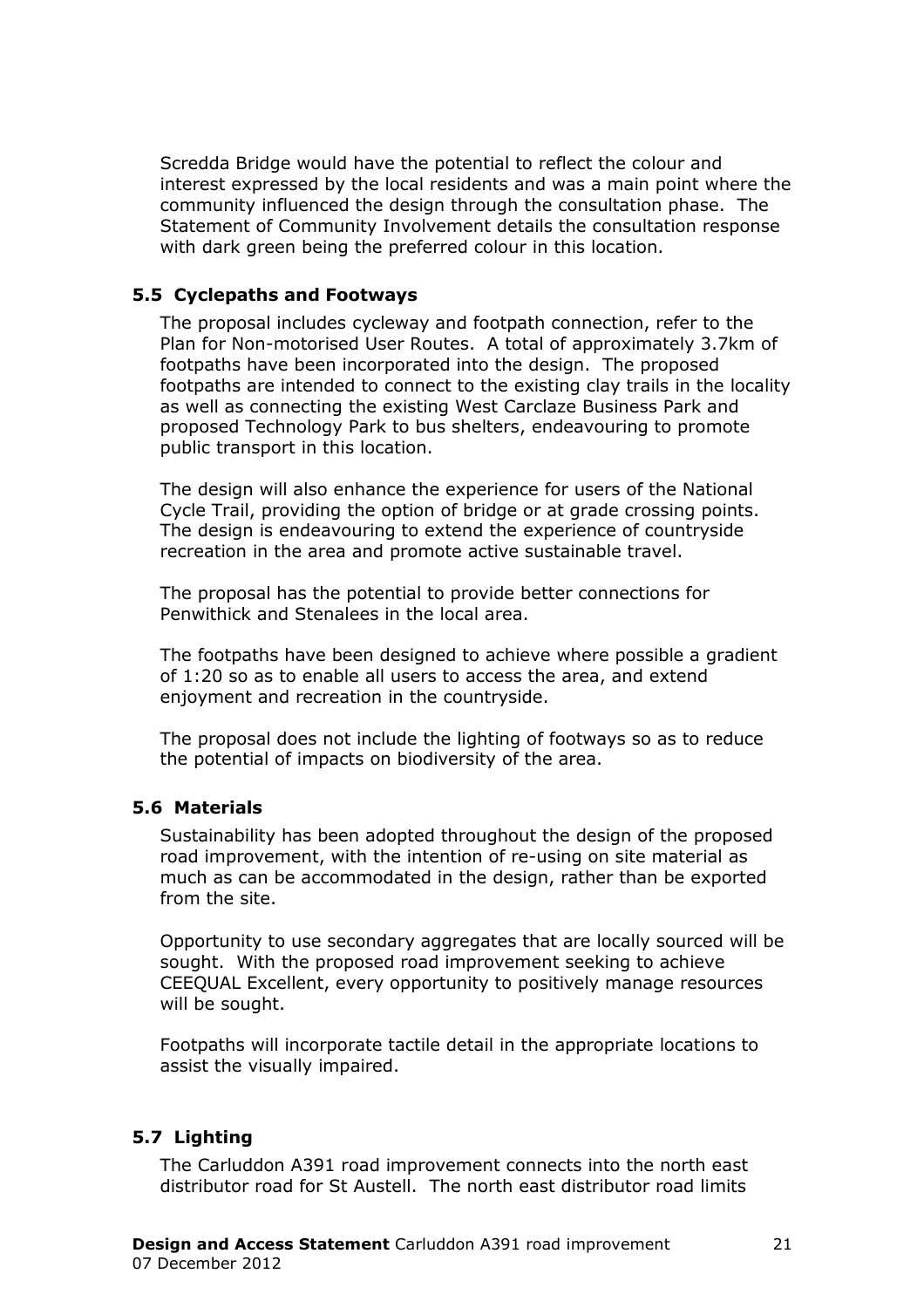lighting to key intersections with the lengths of road being unlit. The proposed road improvement will adopt this approach, so as to balance road safety with the local biodiversity.

The detailed design of the road will provide ducting throughout the scheme to enable the installation of lighting in the future should that be appropriate.

#### 5.8 Drainage

The surface water run off generated by the Carluddon A391 road improvement will be collected and managed through a range of measures including attenuation within the Great Treverbyn Roundabout, and two further ponds, refer to the Plan of the Proposed Drainage Strategy.

The surface water management has been designed to cater for a 1:100 storm event with an additional 30% for climate change. The direction of discharge and overland flow paths has been designed and sized in accordance with the design storm event.

#### 5.9 Landscape Treatment

The landscape strategy for the road and the technology park is detailed over two plans; refer to Landscape proposals Sheets 1 and 2.

The proposal incorporates willow dominant woodland and oak dominant woodland making a positive biodiversity contribution to the area. The landscaping also incorporates wildflower meadow seeding and heather moorland seeding. Refer to Chapter 13 of the Environmental Statement for more detail in relation to the mitigation that the landscaping provides.

#### 5.10 Bus Stops

The proposed A391 road improvements include new bus stop provision, which is detailed on the Plan of Non-motorised User Routes.

New bus stop provision is proposed adjacent to the Scredda Bridge providing access for key workers at the St Austell Enterprise Park, as well as access to the clay trails for those recreating in the area.

Further bus stop provision is proposed adjacent to the Technology Park providing access for potential key workers in this area should other future development take place.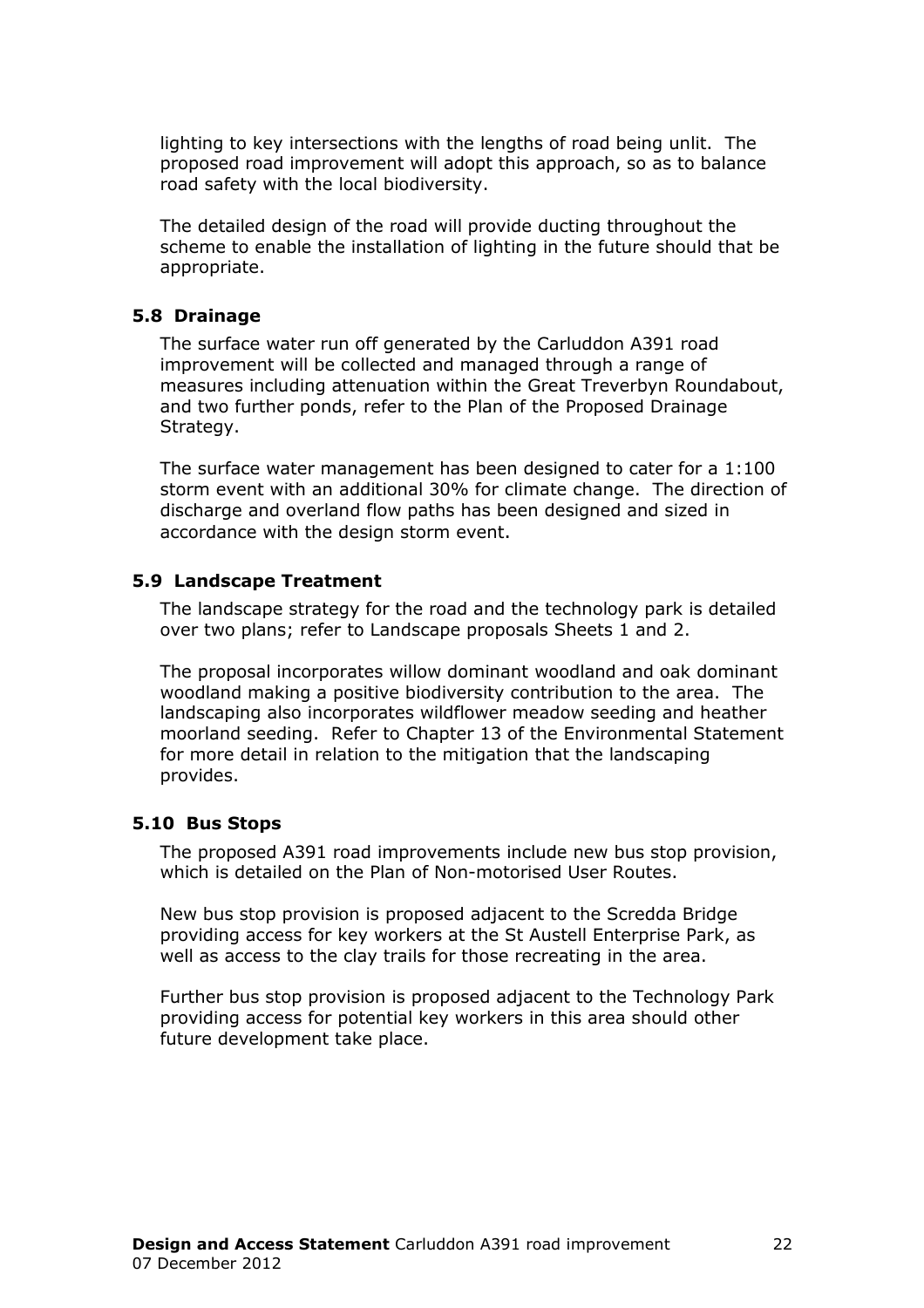# 6.0 Access

The following section of the Design & Access Statement addresses access in the design process for the Carluddon A391 road improvement having regard for the previous sections.

#### 6.1 Policy

The following table highlights the key policies that have influenced the access design of the road improvement.

# Key Policies influencing access in the A391 road improvement

| <b>Restormel Local Plan Policies</b>                               | <b>Influence on Access</b>                                                                                                                                            |
|--------------------------------------------------------------------|-----------------------------------------------------------------------------------------------------------------------------------------------------------------------|
| Policy 38 - Illumination                                           | Seeks to ensure developments will not be<br>illuminated and cause harm from light.                                                                                    |
| Policy 46 - Access to the countryside                              | Seeks provision of access for disabled<br>people.                                                                                                                     |
| Policy 47 - Access to public transport                             | Seeks provision of public transport with<br>provision for disabled people.                                                                                            |
| Policy 50 - Secure Environments                                    | Seeks to ensure development provides a safe<br>and secure environment through design,<br>layout, lighting and landscaping to preserve<br>and enhance the environment. |
| Policy 81 - Walking and cycling                                    | Seeks to ensure new proposals cater for<br>cyclists and pedestrians.                                                                                                  |
| Policy 82 - Promotion and support for<br>public transport          | Seeks to promote and support provision of<br>new public transport facilities.                                                                                         |
|                                                                    |                                                                                                                                                                       |
| <b>Cornwall Structure Plan Policies</b>                            | <b>Influence on Access</b>                                                                                                                                            |
| Policy 27 - Transport Strategy                                     | Seeks delivery of a more effective,<br>environmentally friendly and safer transport<br>system.                                                                        |
| Policy 28 - Accessibility                                          | Promotes the consideration of overall travel<br>patterns and the travel choices when<br>designing development.                                                        |
| <b>Pre-submission Draft Cornwall</b><br><b>Local Plan Policies</b> | <b>Influence on Access</b>                                                                                                                                            |
| Policy 13 - Development standards                                  | Seeks to avoid impacts from noise, dust,<br>odour, vibration, waste, pollution and visual<br>effects.                                                                 |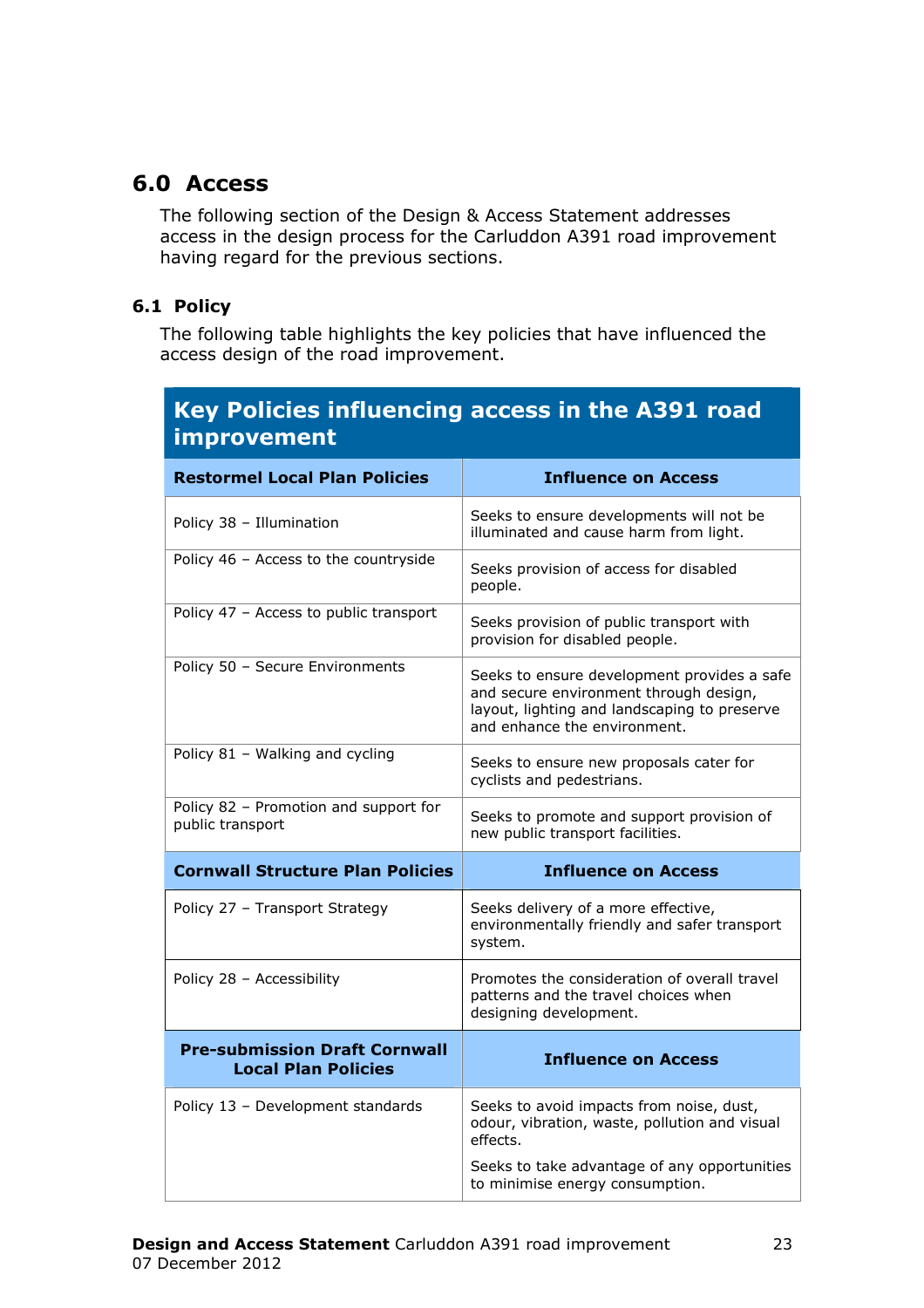| Policy 16 - Health and wellbeing.       | Seeks to protect against unsafe and<br>unhealthy environments and avoid impacts<br>such as noise and vibration from construction<br>and operation of new development.<br>Seeks to maximise the opportunity for<br>physical activity through active travel<br>networks. |
|-----------------------------------------|------------------------------------------------------------------------------------------------------------------------------------------------------------------------------------------------------------------------------------------------------------------------|
| Policy 26 - Transport and Accessibility | Development should be consistent with LTP3,<br>be safe, safeguard strategic transport<br>opportunities and be designed to provide<br>convenient accessible and appropriate cycle<br>and pedestrian routes.                                                             |

In addition to the context and the consultation comments the following guidance has influenced the access outcome:

- **Inclusive mobility (DfT)**
- **BT Countryside for All**
- Local Transport Note 208 February 2008
- Cycle-Friendly Infrastructure Guidelines for Planning and Design 1996
- **Design Codes contained within the volumes of the design Manual** for Roads and bridges manuals.

#### 6.2 Involvement

Consultation was undertaken for the proposed Carluddon A391 road improvement as detailed in the Statement of Community Involvement. The consultation was designed to achieve as wide an access as possible for all user groups, with various mediums adopted so as to ensure information was provided and understood.

Refer to the Statement of Community Involvement for actual statistical representation and results from the consultation.

#### 6.3 Disability Cornwall Focus Group

The design team engaged with the Disability Cornwall Focus Group during the design phase of the project so as to ensure that all considerations were being given to access throughout the design.

One of the key beneficial outcomes from this process was increasing the widths of pathways, as well as taking the time to properly review all gradients and ensure that the design would be fit for purpose and accessible for all.

Refer to the Statement of Community Involvement for detail of this consultation process.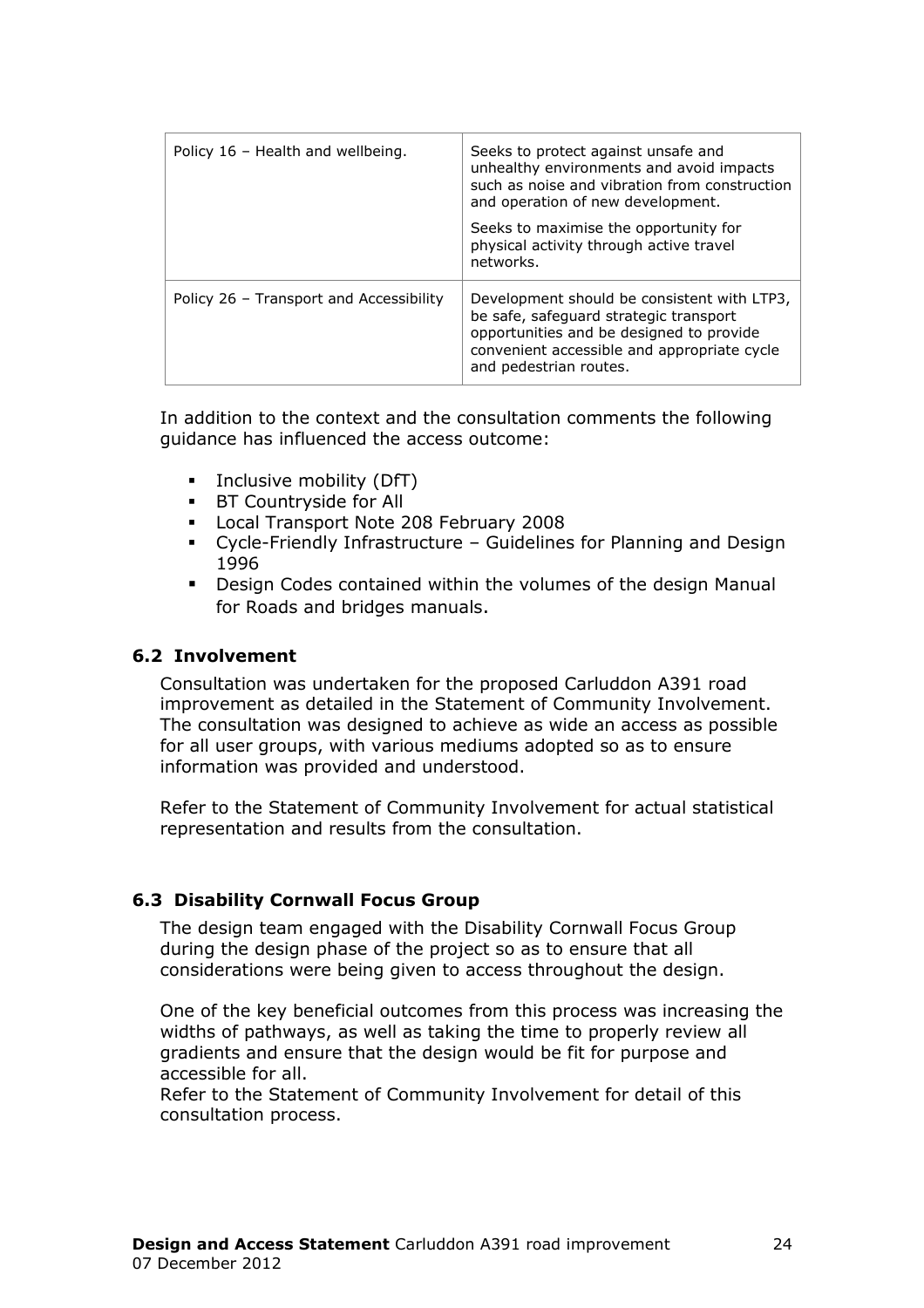#### 6.4 Construction

The contract for the construction of the proposed works is anticipated to be awarded in the Autumn of 2013, providing the Council is able to secure all of the match funding required to deliver the project.

Construction plant and material would be conveyed to the site using the existing road network, specifically the A390, A391 and the A30.

#### 6.5 Operation

The proposed Carluddon A391 road improvement will from opening commence to provide benefits locally. The redistribution of traffic from the existing A391 will be seamless with connections directing traffic onto the new section of road.

The existing A391 will continue to provide access to the existing residents of Carluddon from the north, with the southern entry point being limited to buses only.

Prepared by:

#### Ruth Ormella

Planning Delivery Manager

Planning & Regeneration Service

4 December 2012